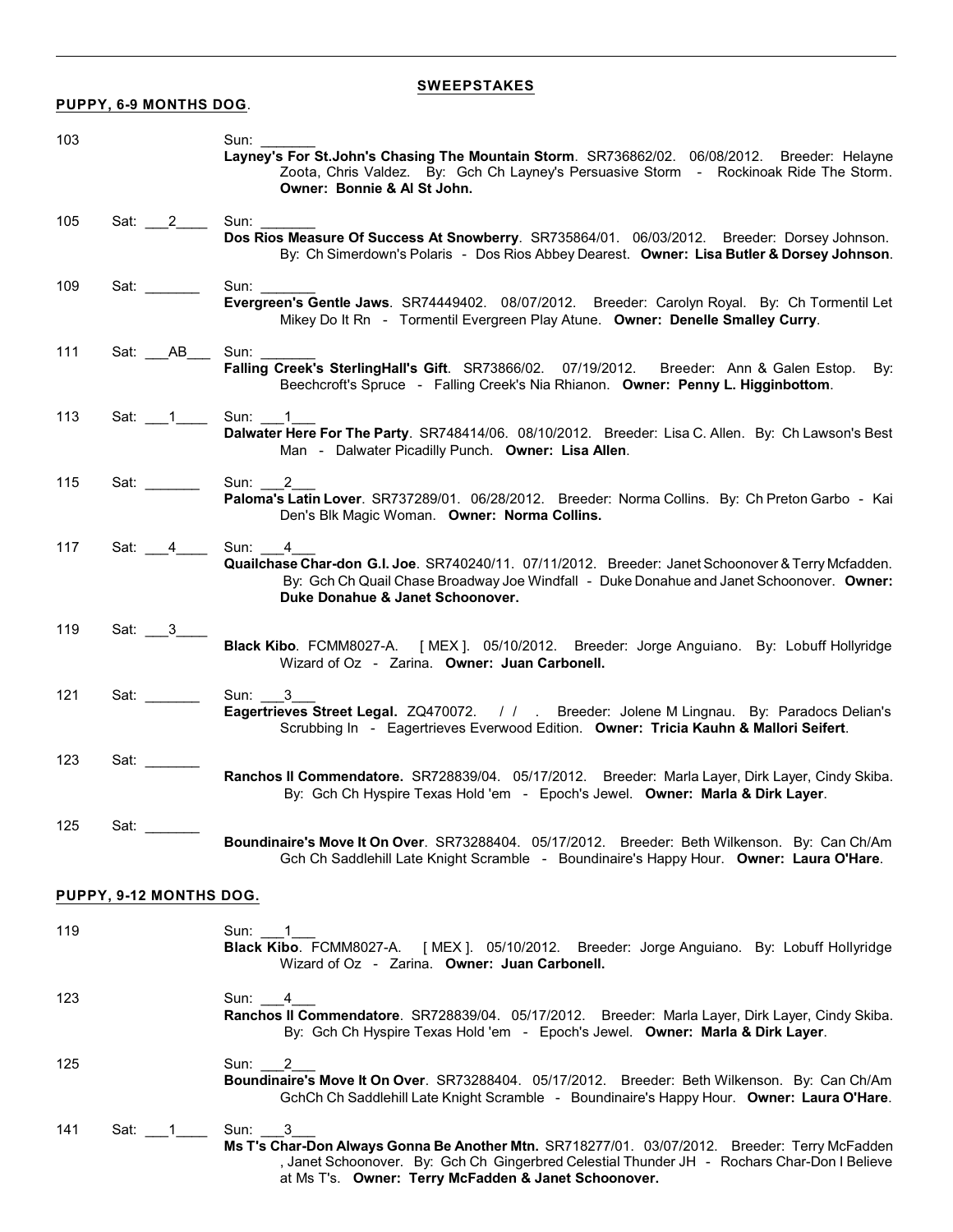# **12-15 MONTHS DOG.**

| 127 |                                                                | 2<br>Sun:<br>Dreamweaver's Nothing But Chocolate. SR717051/01. 01/05/2012. Breeder: Ellen Massie, John Massie.<br>By: Ch A Droste Chocolate Bear - Rockinoak Meant To Be. Owner: Cathie Anderson & Ellen<br>Massie.                                                                |
|-----|----------------------------------------------------------------|------------------------------------------------------------------------------------------------------------------------------------------------------------------------------------------------------------------------------------------------------------------------------------|
| 129 | Sat:                                                           | Sun:<br>Paradocs Educated Guess At Snowberry. SR708701/05. 12/29/2011. Breeder: Karen Helmers, Sara<br>Greenburg. By: Gch Ch Julsby Hey Good Lookin' - Ch Drycreek Paradocs Onyx. Owner: Lisa<br>Butler.                                                                           |
|     | 15-18 MONTHS DOG.                                              |                                                                                                                                                                                                                                                                                    |
| 131 | Sat:                                                           | Drycreeks Goin To Jackson. SR701076/01. 11/08/2011. Breeder: Laura Fletcher, Tara Aschwanden.<br>By: Ch Wellybobs Jackson - Ch Dry Crks Cowgirl Up For Lindsey. Owner: Laura Fletcher.                                                                                             |
| 133 |                                                                | Sun:<br>AB.<br>Broyhill Locked And Loaded. SR705279/01. 10/11/2011. Breeder: Barbara Nowak, Kimberly Nowak.<br>By: Ch Wit's End Jacks Or Better At Blackwing - Gch Ch Broyhill Gemstone. Owner: Barbara<br>& Kimberly Nowak.                                                       |
| 135 | AB<br>Sat:                                                     | Sun:<br>4<br>Belquest Trouble At Sterling. SR700894/02. 09/25/2011. Breeder: Vicky Creamer.<br>By: Gch Ch<br>Gateway's Nothin' But Trouble - Ch Belquest Blonde Ambition. Owner: Penny L. Higginbottom.                                                                            |
| 137 |                                                                | Sun: ___<br>3<br>Alibi's Distorted Humor. SR702626/02.<br>10/28/2011.<br>Breeder: Kim Jacobson, Jeremiah Mendoza,<br>Jean-Louis Blais. By: Rocheby's Royal Navy - Ch Chablais Peaches And Cream. Owner: Kim<br>Jacobson & Jeremiah Mendoza.                                        |
| 139 | Sat:<br>$\mathbf{2}$                                           | Sun:<br>1<br>Rycroft's Storm Ryder Over Seifert's. SR699709/02. 09/30/2011.<br>Breeder: Dianne Mullikin.<br>By:<br>Chablais Stormy Aftermath - Kenya's Blue Moon Over Rycroft. Owner: Tricia Kauhn & Dianne<br>Mullikin.                                                           |
| 153 | $\overline{\phantom{a}}$ 3<br>Sat:<br>PUPPY, 6-9 MONTHS BITCH. | Sun:<br>2<br>Caerleons Rockstar At Tawn-Ski. SR695044/04. 08/31/2011. Breeder: Janet Peters, Mr. Ronald D.<br>Sauls. By: Ch Hyspire Texas Hold 'Em - Caerleons Through The Looking Glass. Owner: Tania<br><b>Brodowski</b>                                                         |
|     |                                                                |                                                                                                                                                                                                                                                                                    |
| 162 |                                                                | Sun:<br>Kenya Blue Jeans. SR729731/02. 05/20/2012.<br>Breeder: Chris Valdez. By: Ch Belgairn Troubleson -<br>Kenya Me N Mre Jones. Owner: Chris Valdez.                                                                                                                            |
| 166 | Sat: 3                                                         | Sun:<br>Pipestone Belgairn Irresistibly Blue. SR734982/05. 06/17/2012. Breeder: Tim Mohr, Sharon Mohr. By:<br>Ch Belgairn Troubleson - Pipestone Alice Cullen. Owner: Ron & Jennifer Kelly.                                                                                        |
| 168 | Sat: www.                                                      | Sun: 4<br>Dalwater Moonshine Peggy. SR744710/04. 08/03/2012. Breeder: Lisa C. Allen. By: Ch Dalwater Dream<br>Weaver - Dalwater Rycroft Tortuga Moon. Owner: Lisa Allen.                                                                                                           |
| 170 | Sat: AB                                                        | Sun: $\_\_$<br>Everwoods Maybe Its Maybelline at Country Manor. SR734033/01. 06/16/2012.<br>Breeder: Dan &<br>Sharene Clark, Rod & Susan Merrill. By: Ch Everwoods Rochars Keeping Up With The Jones' -<br>Ch Everwoods All Riled Up at Country Manor. Owner: Rod & Susan Merrill. |
| 172 | Sat: $\_\_2$                                                   | Sun: 3<br>Greenstone's What Comes Around. SR738140/01. 06/07/2012. Breeder: Starkey & Stacey Green. By:<br>Kimleigh Gucci Roll in the Moon - Blackwing Fancy That at Lousco. Owner: Stacey & Starkey<br>Green.                                                                     |
| 176 | Sat: www.                                                      | Sun:<br>Dalwater Life of The Party. SR744710/07. 08/10/2012. Breeder: Lisa C. Allen. By: Ch Lawson's Best<br>Man - Dalwater Picadilly Punch. Owner: Lisa C. Allen.                                                                                                                 |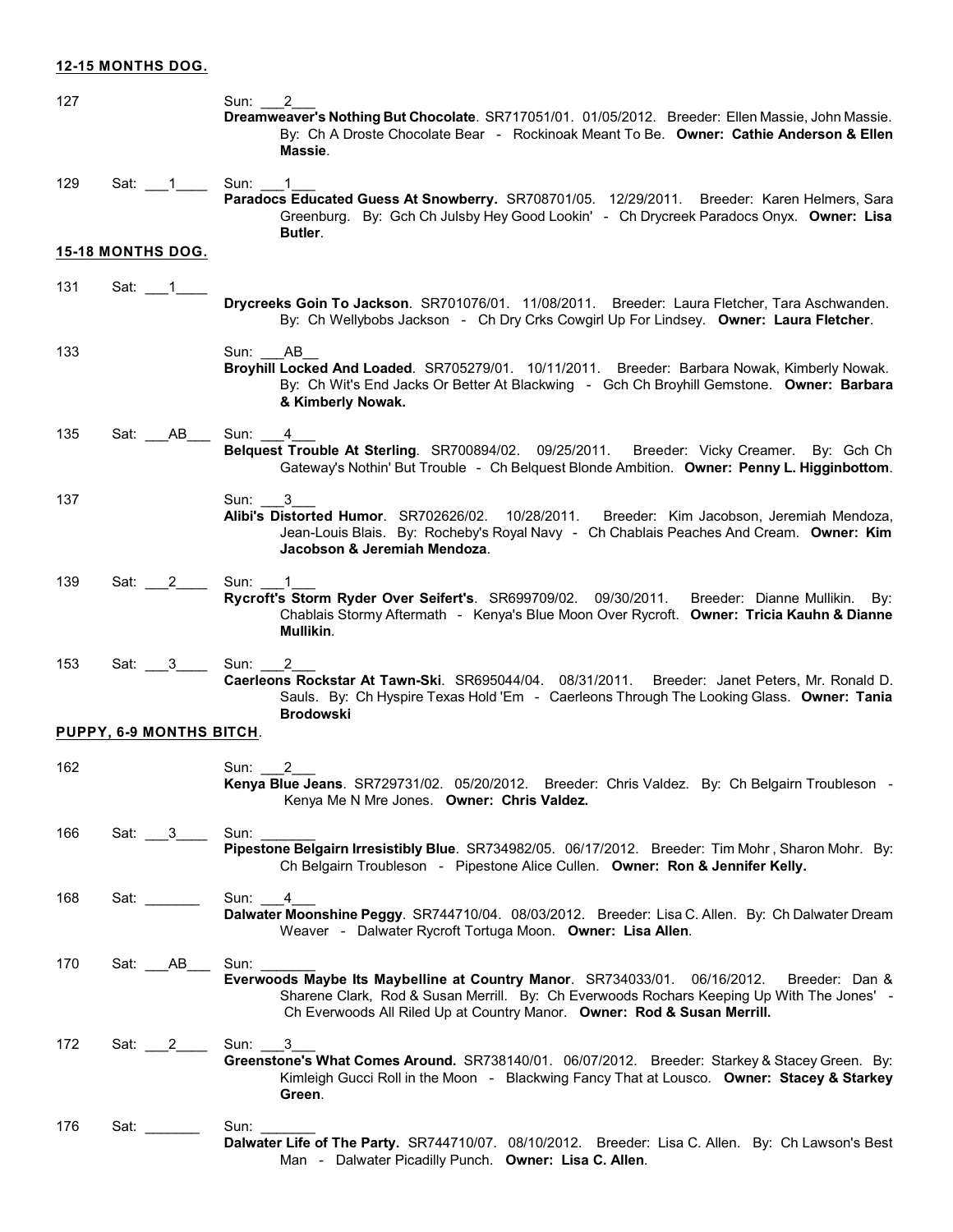178 Sat: 4\_\_\_\_ Sun: 1 **Belcarra Bachelorette.** SR746253/03. 08/07/2012. Breeder: Lisa Allen. By: Ch Lawsons Best Man - Dalwaters Southern Comfort. **Owner: Shawna Lawson.** 180 Sat: \_\_\_\_\_\_\_\_ Sun: **Blu Top Iron Lady.** SR743107/05. 08/15/2012. Breeder: Jill Mahoney, Jennifer Hajny, Mary Jane Sarbaugh. By: Ch Chablais Cornelius - Blu Top Ma Chere Amie. Owner: **Tricia Kauhn & Mallori Seifert**. 182 Sat: 1\_\_\_\_\_\_\_ Sun: **Snowberry's Sparks Will Fly.** SR747502/01. 07/02/2012. Breeder: Lisa N Butler. By: Ch Shalane's Fly By Knight - Ch Barcar's Mischief At Snowberry. **Owner: Lisa Butler**. 184 Sat: \_\_\_\_\_\_\_ **Ranchos 250 Testa Rossa**. SR728839/03. 05/17/2012. Breeder: Marla Layer, Dirk Layer, Cindy Skiba. By: Gch Ch Hyspire Texas Hold'em - Epoch's Jewel. **Owner: Marla & Dirk Layer. PUPPY, 9-12 MONTHS BITCH**. 174 Sat: 3 Sun: 2 (moved from 6-9) **Greenstone Secret Affair at Loretta**. SR733975/02. 05/15/2012. Breeder: Stacey Green and Starkey Green. By: Greenstone Royal Flush - Greenstone Time to Dance. **Owner: Juan Carbonell & Stacey Green**. 184 Sun: **Ranchos 250 Testa Rossa**. SR728839/03. 05/17/2012. Breeder: Marla Layer, Dirk Layer, Cindy Skiba. By: Gch Ch Hyspire Texas Hold'em - Epoch's Jewel. **Owner: Marla & Dirk Layer**. 186 Sat: \_\_\_\_\_\_\_\_ Sun: \_\_\_4 **Everwood's Classy Chassis**. SR730297/07. 04/30/2012. Breeder: Dawn Menchaca, Dan & Sharene Clark. By: Ch Rochars Keeping up with the Jones' - Everwood's Eloquent Girl at Rushmore. **Owner: Dawn Menchaca, Dan & Sharene Clark.** 188 Sat: 2\_\_\_ Sun: 3 Summerlin Hot And Dangerous. SR723679/03. 03/26/2012. Breeder: Kristin Stefek. By: Gch Ch Saddlehill's Late Knight Scramble - Gch Ch Summerlin's Charmed And Dangerous JH. Owner: Kristin Stefek. 190 Sat: \_\_\_\_AB\_\_\_ Sun: **Summerland's Breath Of Heaven**. SR731317/01. 04/20/2012. Breeder: Julia Bunker, Judy Doyle-Smith. By: Gch Ch Big Sky's Heaven Scent From Trinity - Pomador's Economic Recovery Plan Of Summerland. **Owner: Julia Bunker.** 192 Sun: \_\_\_\_\_\_\_ **Bruinbear Not Fade Away**. SR728401/09. 04/09/2012. Breeder: Candy Templeton. By: Rockinoak Back To The Future JH - Bruinbear Standing On The Moon JH. **Owner: Candy Templeton**. 194 Sat: 4\_\_\_\_\_ Sun: **Ms T's Char-Don Life's A Climb.** SR718277/02. 03/07/2012. Breeder: Terry McFadden, Janet Schoonover. By: GCh Ch Gingerbred Celestial Thunder JH - Rochars Char-Don I Believe at Ms T's. **Owner: Terry McFadden & Janet Schoonover.** 226 Sat: 1\_\_\_1\_\_\_\_ Sun: **Summerlin Dangerous On The Hips**. SR723679/02. 03/26/2012. Breeder: Kristin Stefek. By: Gch Ch Saddlehill's Late Knight Scramble - Gch Ch Summerlin's Charmed And Dangerous JH. **Owner: Kristin Stefek**. **12-15 MONTHS BITCH**. 196 Sat: 1\_\_1\_\_\_ Sun: 1\_\_1\_1 **Greenstone's Honeysuckle Vine**. SR716412/02. 01/15/2012. Breeder: Starkey& Stacey Green. By: Ch. Mtn Meadow Black Eye Affair - Ch. Greenstone's Everlasting Bloom. **Owner: Stacey & Starkey Green**. 198 Sat: 3\_\_\_ Sun: 3 **Saddlehill Sierra's Fashionably Late**. SR720607/01. 01/30/2012. Breeder: Becky Petty, Susan Eberhardt. By: Ch Rochars Keeping Up With The Jones' - Ch Saddlehill Petty Ima Little Late. **Owner: Patti Castellanos & Susan Eberhardt.**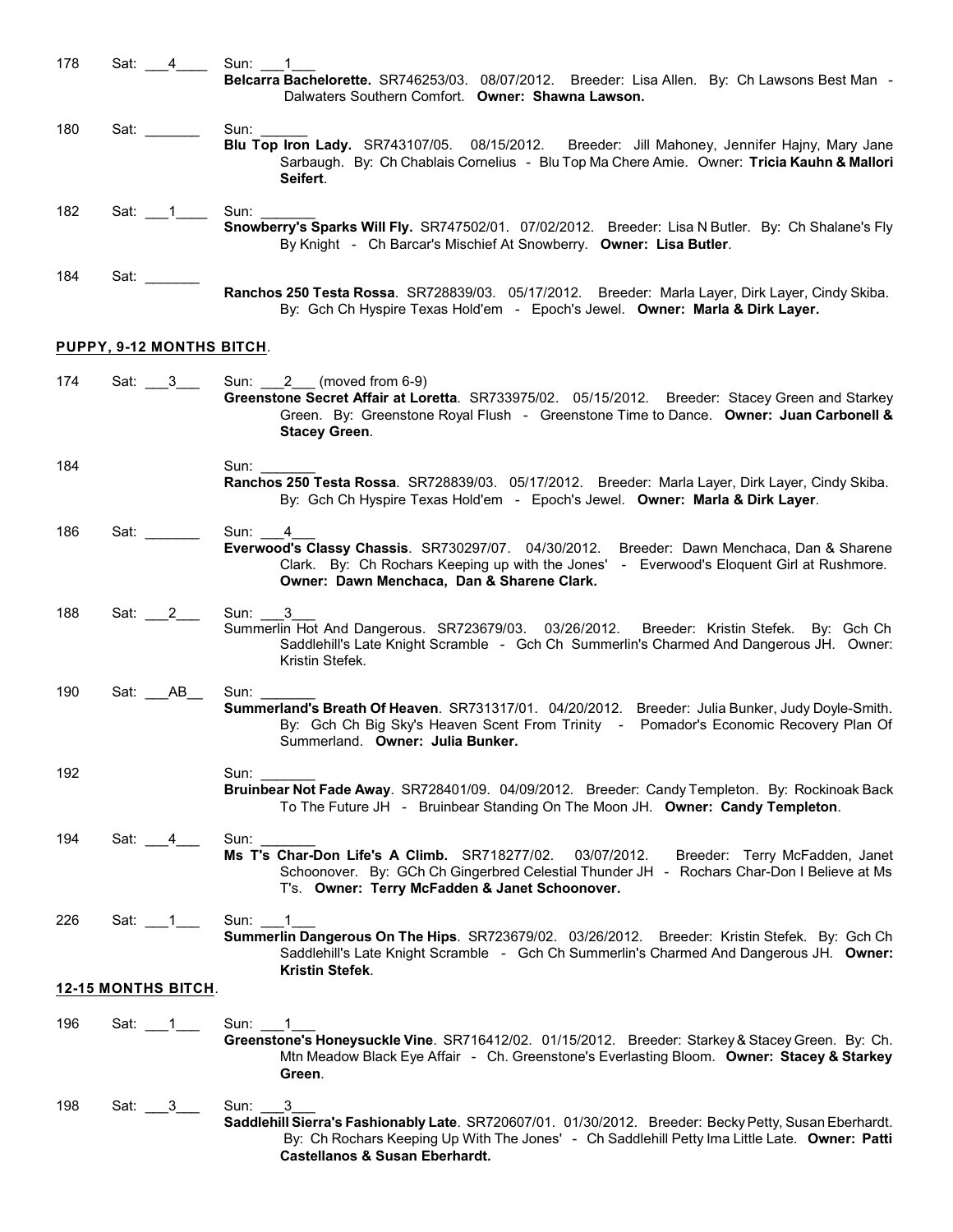200 Sat: 2\_\_\_ Sun: 2

### **15-18 MONTHS BITCH**.

| 202  | Sat: with the same of the same of the same of the same of the same of the same of the same of the same of the same of the same of the same of the same of the same of the same of the same of the same of the same of the same | Sun:<br>Amberlane's Edge Of Glory. SR709627/01. 11/09/2011. Breeder: Gary Lane. By: Ch Nipntuck Hyspire<br>Unforgettable - Blackrivers In A Blaze Of Glory. Owner: Gary Lane.                                                      |
|------|--------------------------------------------------------------------------------------------------------------------------------------------------------------------------------------------------------------------------------|------------------------------------------------------------------------------------------------------------------------------------------------------------------------------------------------------------------------------------|
| 204  | Sat: $1$                                                                                                                                                                                                                       | Sun: $2$<br>Snowberrys Mischief Maker. SR704968/03. 10/29/2011. Breeder: Lisa Butler. By: Banbury Vincent<br>- Ch Barcar's Mischief At Snowberry. Owner: Lisa Butler.                                                              |
| 206  | Sat: $3$                                                                                                                                                                                                                       | Sun: 1<br>Caerleons You Can't Hurry Love. SR700234/02. 10/06/2011. Breeder: Janet Peters & Ron Sauls. By:<br>Ch Wellybobs Jackson - Caerleons I'm Just A Girl. Owner: Janet Peters & Laura Fletcher,<br>Nancy Tanner.              |
| 208  | Sat: $4$ $-$                                                                                                                                                                                                                   | Sun:<br>Rycroft's Stormy Moon. SR699709/01. 09/30/2011. Breeder: Dianne Mulikin. By: Chablais Stormy<br>Aftermath - Kenya's Blue Moon Over Rycroft. Owner: Dianne Mullikin.                                                        |
| 210  |                                                                                                                                                                                                                                | Sun: 4<br>Alibi's Here Comes The Boom. SR702626/01. 10/28/2011. Breeder: Kim Jacobson, Jeremiah Mendoza,<br>Jean Louis Blais. By: Rocheby's Royal Navy - Ch Chablais Peaches And Cream. Owner: Kim<br>Jacobson & Jeremiah Mendoza. |
| 214  | Sat: $2$                                                                                                                                                                                                                       | Sun: 3<br>Summerlin Some Girls Do. SR703311/01. 10/31/2011. Breeder: Kristin Stefek.<br>By: Gch Ch<br>Shadowbrook's McSteamy - Shahli HySpire Some Like It Hot JH. Owner: Kristin Stefek.                                          |
| Sat: |                                                                                                                                                                                                                                | Best In Sweepstakes 226<br>Best Opposite In Sweepstakes ______ 113_____                                                                                                                                                            |
| Sun: |                                                                                                                                                                                                                                | Best In Sweepstakes 226<br>Best Opposite In Sweepstakes ______ 139                                                                                                                                                                 |
|      | 7-9 YEARS DOG.                                                                                                                                                                                                                 | <b>VETERAN SWEEPSTAKES</b>                                                                                                                                                                                                         |
| 289  | Sat: 1                                                                                                                                                                                                                         | Sun: 1<br>Ch Julsby Hey Good Lookin'. SR157710/10. 03/21/2004. Breeder: Julie Eickholt Crabtree. By: Ch<br>Eickholt's Mojo O'Crosswind - Belquest On A Whim To Julsby. Owner: Lisa Butler.                                         |
| 291  |                                                                                                                                                                                                                                | Sun:<br>2<br>Bentwood's Coal Miner. SR331260/03. 02/17/2006.<br>Breeder: Debra Thompson, Cindy Ellis. By:<br>Ghoststone's Boomtown, JH - Spirithawk's Izabel O'Bentwood. Owner: Richard & Virginia<br>Winter.                      |
|      | 9 YRS AND OLDER DOG.                                                                                                                                                                                                           |                                                                                                                                                                                                                                    |
| 287  |                                                                                                                                                                                                                                | Sun: 1<br>Gch Ch Layney's Persuasive Storm. SR089131/12. 04/01/2003. Breeder: Helayne Zoota, Saudjee &<br>John Crook. By: Ch Weathertop El Nino - Belgairn Weathertop Persuasion. Owner: Helayne<br>Zoota.                         |

## **9 YRS AND OLDER BITCH.**

288 Sat: 1\_\_\_1\_\_\_ Sun: 1\_\_1\_1 **Gingerbred Cookie Jar Cash, CD RN JH CGC**. SR063621/04. 02/24/2003. Breeder: Christine Tye. By: Ch Saddlehill Struttin in the Moonlight - Hennings Mill Gingerbred ATM. **Owner: Denise Coler & Tania Clark.**

Sat: Best In Veteran Sweepstakes \_\_\_\_\_289\_\_\_\_\_\_\_ Best Of Opposite In Veteran Sweepstakes \_\_\_\_\_288\_\_\_\_

Sun: Best In Veteran Sweepstakes \_\_\_\_\_287\_\_\_\_\_\_\_ Best Of Opposite In Veteran Sweepstakes \_\_\_\_\_288\_\_\_\_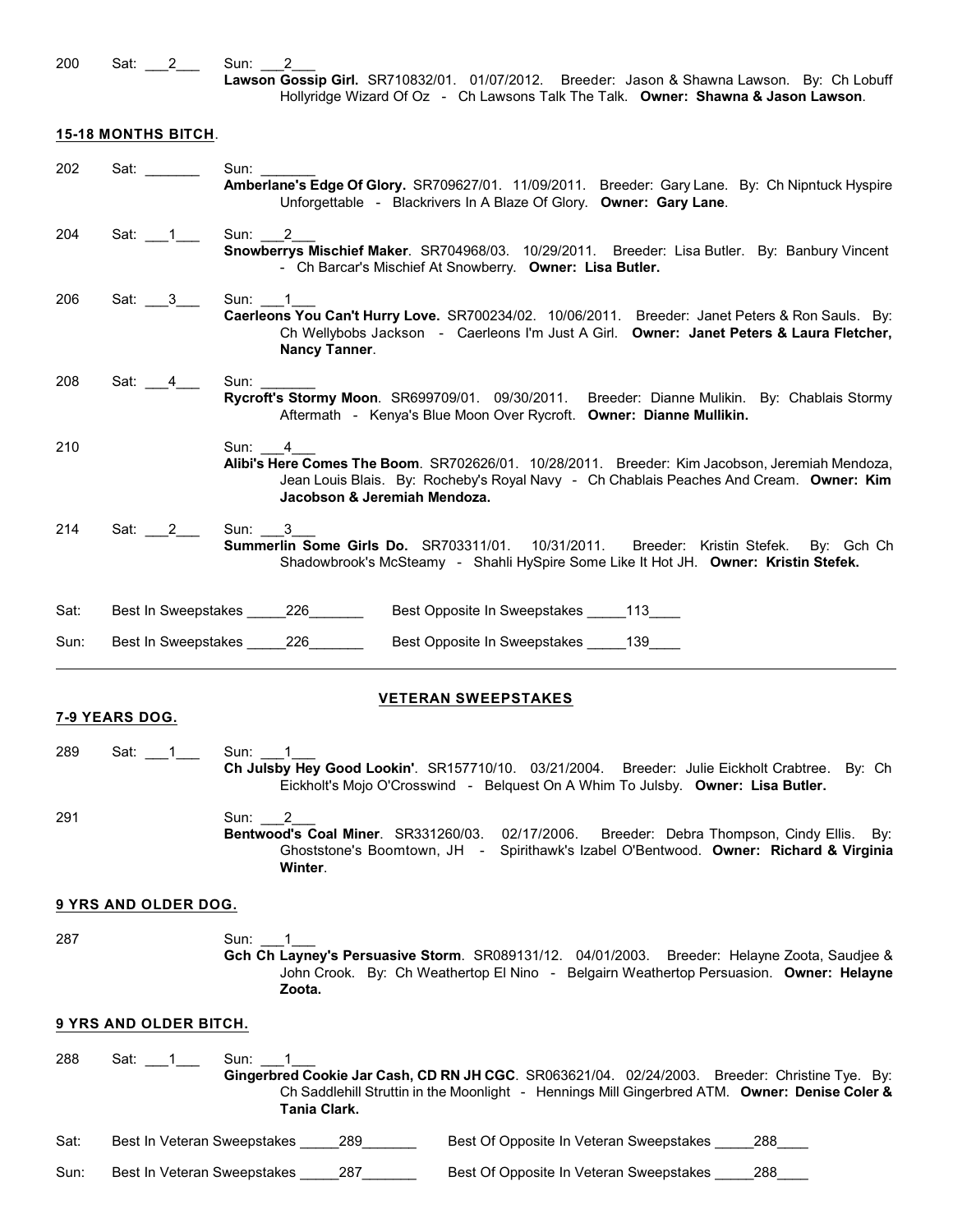# **PUPPY, 6-9 MONTHS DOG**.

| 101                      | Sat: 1                  | Ranchos II Commendatore. SR728839/04. 05/17/2012. Breeder: Marla Layer, Dirk Layer, Cindy Skiba.<br>By: Gch Ch Hyspire Texas Hold 'em - Epoch's Jewel. Dog. Owner: Marla & Dirk Layer.                                                          |
|--------------------------|-------------------------|-------------------------------------------------------------------------------------------------------------------------------------------------------------------------------------------------------------------------------------------------|
| 103                      |                         | Sun: _ AB<br>Layney's For St.John's Chasing The Mountain Storm. SR736862/02. 06/08/2012. Breeder: Helayne<br>Zoota, Chris Valdez. By: Gch Ch Layney's Persuasive Storm - Rockinoak Ride The Storm.<br>Owner: Bonnie & Al St John.               |
| 105                      | Sat: $\_4$              | Sun: 3<br>Dos Rios Measure Of Success At Snowberry. SR735864/01. 06/03/2012. Breeder: Dorsey Johnson.<br>By: Ch Simerdown's Polaris - Dos Rios Abbey Dearest. Owner: Lisa Butler & Dorsey Johnson.                                              |
| 109                      | Sat: _______            | Sun:<br>Evergreen's Gentle Jaws. SR74449402. 08/07/2012. Breeder: Carolyn Royal. By: Ch Tormentil Let<br>Mikey Do It Rn - Tormentil Evergreen Play Atune. Owner: Denelle Smalley Curry.                                                         |
| 111                      | Sat: AB                 | Sun:<br>Falling Creek's SterlingHall's Gift. SR73866/02. 07/19/2012. Breeder: Ann & Galen Estop.<br>By:<br>Beechcroft's Spruce - Falling Creek's Nia Rhianon. Owner: Penny L. Higginbottom.                                                     |
| 113                      | Sat: $3$                | Sun: 1<br>Dalwater Here For The Party. SR748414/06. 08/10/2012. Breeder: Lisa C. Allen. By: Ch Lawson's Best<br>Man - Dalwater Picadilly Punch. Owner: Lisa Allen.                                                                              |
| 115                      | Sat: $\_\_$             | Sun: 4<br>Paloma's Latin Lover. SR737289/01. 06/28/2012. Breeder: Norma Collins. By: Ch Preton Garbo - Kai<br>Den's Blk Magic Woman. Owner: Norma Collins.                                                                                      |
| 117                      | Sat: $2$                | 2<br>Sun:<br>Quailchase Char-don G.i. Joe. Sr740240/11. 07/11/2012. Breeder: Janet Schoonover & Terry Mcfadden.<br>By: Gch Ch Quail Chase Broadway Joe Windfall - Duke Donahue and Janet Schoonover.<br>Owner: Duke Donahue & Janet Schoonover. |
| 121                      | Sat: _______            | Sun:<br>Eagertrieves Street Legal. ZQ470072. / / . Breeder: Jolene M Lingnau. By: Paradocs Delian's<br>Scrubbing In - Eagertrieves Everwood Edition. Owner: Tricia Kauhn & Mallori Seifert.                                                     |
| 125                      | Sat:                    | Boundinaire's Move It On Over. SR73288404. 05/17/2012. Breeder: Beth Wilkenson. By: Can Ch/Am<br>GCh Ch Saddlehill Late Knight Scramble - Boundinaire's Happy Hour. Owner: Laura O'Hare.                                                        |
|                          | PUPPY, 9-12 MONTHS DOG. |                                                                                                                                                                                                                                                 |
| 119                      | Sat: 1                  | Sun: 1<br>Black Kibo. Fcmm8027-a. [Mex]. 05/10/2012. Breeder: Jorge Anguiano. By: Lobuff Hollyridge Wizard<br>of Oz - Zarina. Owner: Juan Carbonell.                                                                                            |
| 123                      |                         | 2<br>Sun: l<br>Ranchos II Commendatore. SR728839/04. 05/17/2012. Breeder: Marla Layer, Dirk Layer, Cindy Skiba.<br>By: Gch Ch Hyspire Texas Hold 'em - Epoch's Jewel. Owner: Marla & Dirk Layer.                                                |
| 125                      |                         | 3<br>Sun:<br>Boundinaire's Move It On Over. SR73288404. 05/17/2012. Breeder: Beth Wilkenson. By: Can Ch/Am<br>GCh Ch Saddlehill Late Knight Scramble - Boundinaire's Happy Hour. Owner: Laura O'Hare.                                           |
| <b>12-15 MONTHS DOG.</b> |                         |                                                                                                                                                                                                                                                 |
| 127                      | Sat: $\frac{2}{1}$      | Sun: 2<br>Dreamweaver's Nothing But Chocolate. SR717051/01. 01/05/2012. Breeder: Ellen Massie, John Massie.<br>By: Ch A Droste Chocolate Bear - Rockinoak Meant To Be. Owner: Cathie Anderson & Ellen                                           |

**Massie**.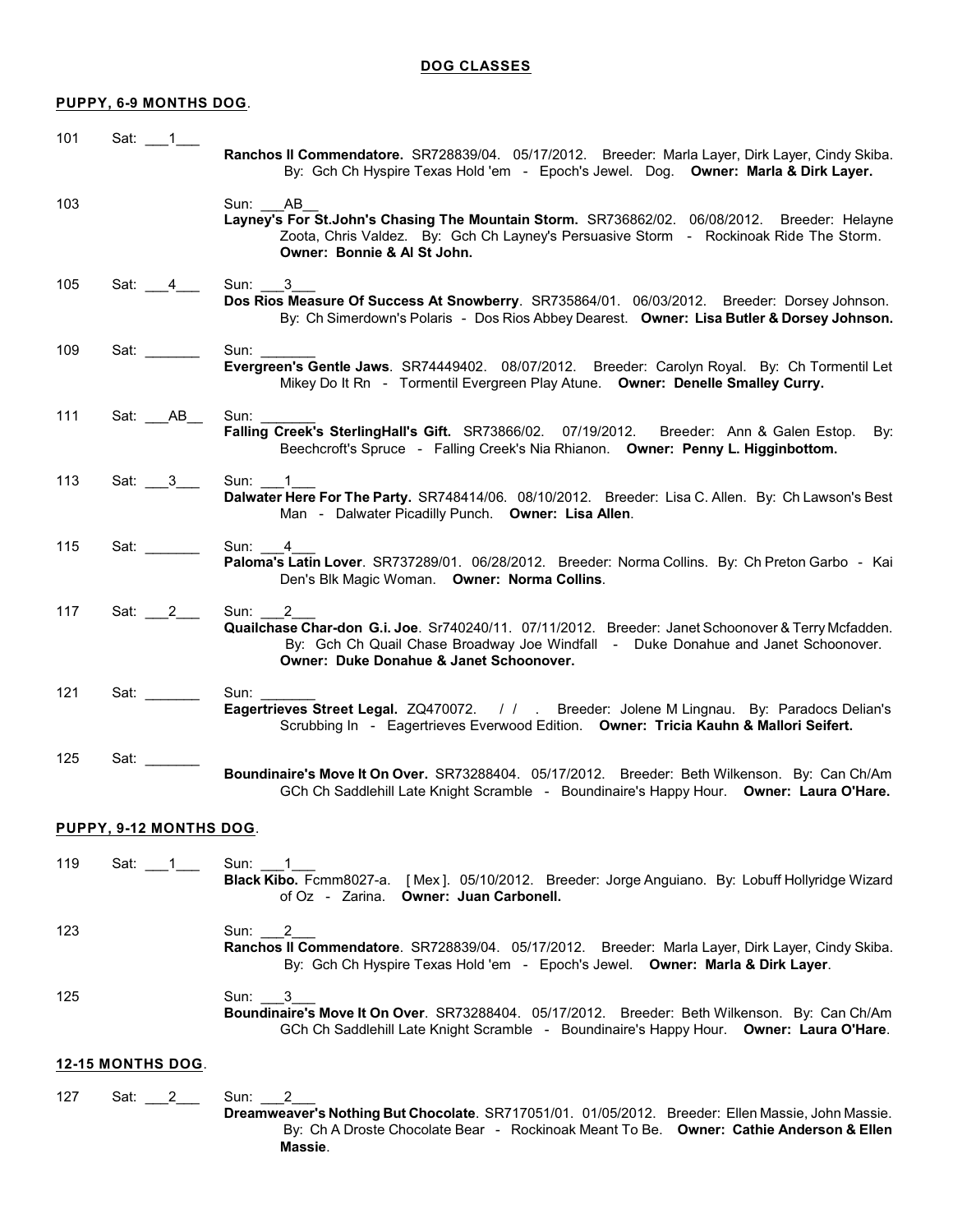| 129 | $\overline{\phantom{1}}$ 1<br>Sat: | Sun:                                                                                                                                                                                                                                                           |
|-----|------------------------------------|----------------------------------------------------------------------------------------------------------------------------------------------------------------------------------------------------------------------------------------------------------------|
|     |                                    | Paradocs Educated Guess At Snowberry. SR708701/05. 12/29/2011. Breeder: Karen Helmers, Sara<br>Greenburg. By: Gch Ch Julsby Hey Good Lookin' - Ch Drycreek Paradocs Onyx. Owner: Lisa<br>Butler.                                                               |
|     | <b>15-18 MONTHS DOG.</b>           |                                                                                                                                                                                                                                                                |
| 131 | Sat: 1                             |                                                                                                                                                                                                                                                                |
|     |                                    | Drycreeks Goin To Jackson. SR701076/01. 11/08/2011. Breeder: Laura Fletcher, Tara Aschwanden.<br>By: Ch Wellybobs Jackson - Ch Dry Crks Cowgirl Up For Lindsey. Owner: Laura Fletcher.                                                                         |
| 133 | Sat: $AB$                          | Sun:<br>AB<br>Broyhill Locked And Loaded. SR705279/01. 10/11/2011. Breeder: Barbara Nowak, Kimberly Nowak.<br>By: Ch Wit's End Jacks Or Better At Blackwing - Gch Ch Broyhill Gemstone. Owner: Barbara<br>& Kimberly Nowak.                                    |
| 137 |                                    | Sun:<br>2                                                                                                                                                                                                                                                      |
|     |                                    | Alibi's Distorted Humor. SR702626/02. 10/28/2011. Breeder: Kim Jacobson, Jeremiah Mendoza, Jean-Louis Blais.<br>By: Rocheby's Royal Navy - Ch Chablais Peaches And Cream. Owner: Kim Jacobson & Jeremiah<br>Mendoza.                                           |
| 139 | Sat: 2                             | Sun: 1<br>Rycroft's Storm Ryder Over Seifert's. SR699709/02. 09/30/2011. Breeder: Dianne Mullikin. By:<br>Chablais Stormy Aftermath - Kenya's Blue Moon Over Rycroft. Owner: Tricia Kauhn & Dianne<br>Mullikin.                                                |
|     | <b>BRED-BY EXHIBITOR DOG.</b>      |                                                                                                                                                                                                                                                                |
| 141 | Sat: 2                             | Sun: 3<br>Ms T's Char-Don Always Gonna Be Another Mtn. SR718277/01. 03/07/2012. Breeder: Terry McFadden<br>, Janet Schoonover. By: GCh Ch Gingerbred Celestial Thunder JH - Rochars Char-Don I Believe<br>at Ms T's. Owner: Terry McFadden & Janet Schoonover. |
| 143 | Sat: 3                             | 2<br>Sun:<br>Blu Top Rockabilly At Wyntercreek. SR618385/03. 03/31/2010. Breeder: MJ Sarbaugh, J Mahoney, B<br>Gilchrist. By: GCh Ch Waifin's Fly Cabot To Torngat - Ch Blackthorn's High Felutin. Owner:<br>Mary Jane Sarbaugh.                               |
| 145 |                                    | Sun:<br>Lab Creations Cool Guy. SR656224/02. 08/16/2010. Breeder: Rae S Chang. By: Gch Ch Sure Shot<br>Hyspire Impressive - Gch Ch Sgf-2b Of Lab Space. Owner: Rae-S Chang.                                                                                    |
| 147 | Sat: 1                             | Sun:<br>4<br>Everwoods Keep Me In Mind. SR693637/01. 08/03/2011. Breeder: Dan & Sharene Clark. By: Ch<br>Rochars Keeping Up With The Jones' - Everwoods X Factor. Owner: Dan & Sharene Clark.                                                                  |
|     | <b>OPEN, BLACK DOG.</b>            |                                                                                                                                                                                                                                                                |
| 149 | Sat: 2                             | Sun: 3<br>Dalwater Martini At Rycroft. SR533100/02. 10/20/2008. Breeder: Lisa Allen. By: Ch Lubberline<br>Martingale - Dalwater's Southern Comfort. Owner: Dianne Mullikin.                                                                                    |
| 151 | Sat: $\_\_1$                       | Sun: $1$<br>Wolf's Hunter Ely Sweet Solon. SR727883/01. 05/29/2007. Breeder: Marlene Friedrich. By: Preton<br>Zyban - Maya B of Buddylanda. Owner: Juan Carbonell & Roberto Rodrigues.                                                                         |
| 153 | Sat: 3                             | 2<br>Sun:<br>Caerleons Rockstar At Tawn-Ski. SR695044/04. 08/31/2011.<br>Breeder: Janet Peters, Mr. Ronald D.<br>Sauls. By: Ch Hyspire Texas Hold 'Em - Caerleons Through The Looking Glass. Owner: Tania<br>Brodowski.                                        |
|     | OPEN, CHOCOLATE DOG.               |                                                                                                                                                                                                                                                                |
| 155 | Sat:                               | Sun:                                                                                                                                                                                                                                                           |

**Deltadawn Journeymans Tuff As Nails**. SR604043/03. 01/20/2010. Breeder: Sue Vose, Terri Boyle. By: Gch Ch Twin Maples Speed Of Sound - Ch Venture Deltadawn Hoot-N-Anniwe. **Owner: Debra Quast & Sue Vose**.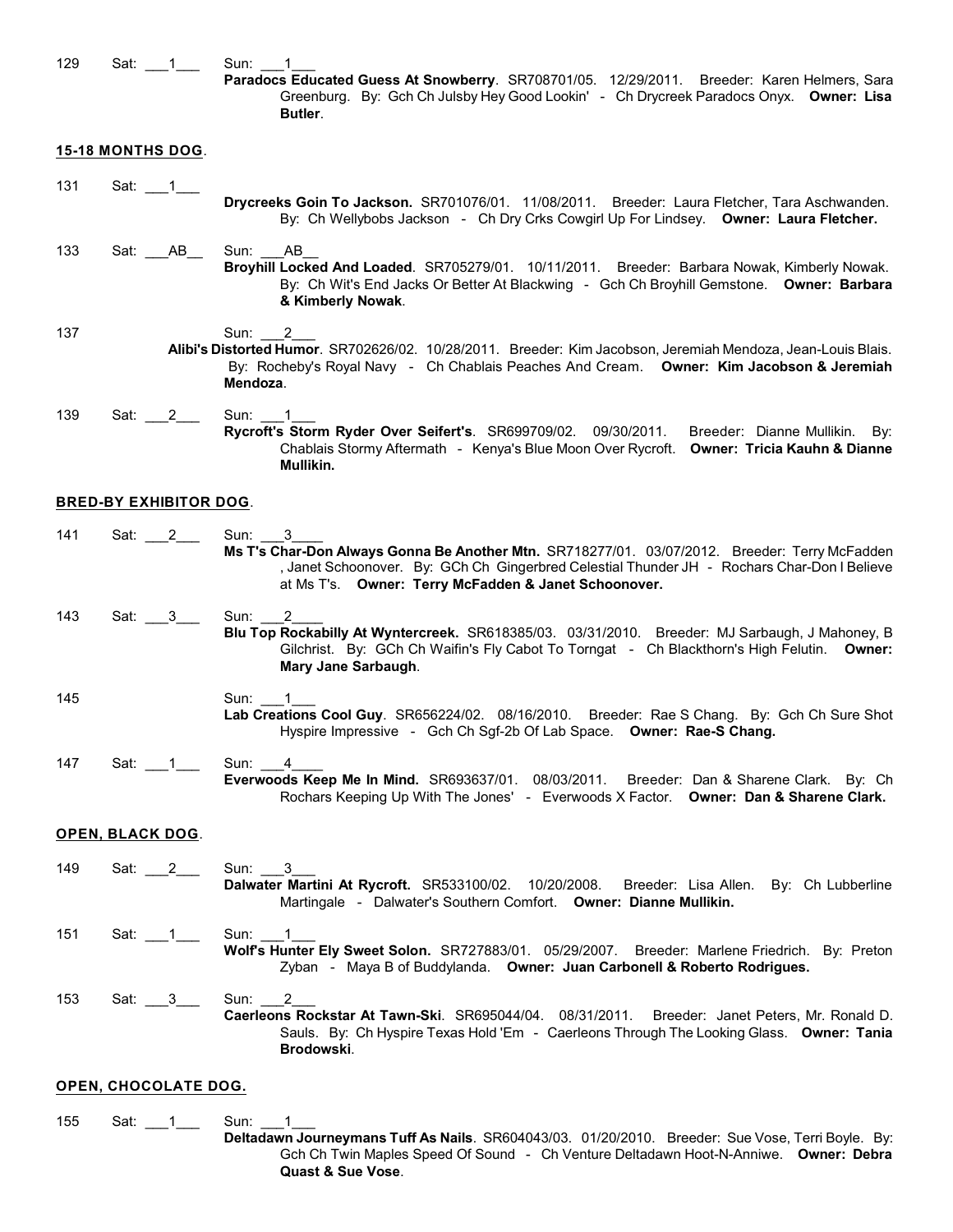## **OPEN, YELLOW DOG**.

| 157 | Sat: 1____ Sun: 3___ | Stonecreek's The Alchemyst. SR520784/01. 09/05/2008. Breeder: Kim Flowers. By: Oakridge Tycoon<br>- Stonecreek's English Trifle. Owner: Kim Flowers.                                                    |
|-----|----------------------|---------------------------------------------------------------------------------------------------------------------------------------------------------------------------------------------------------|
| 159 |                      | Blu Top Hioty-Toity. SR618385/02. 03/31/2010. Breeder: MJ Sarbaugh, J. Mahoney, B. Gilchrist. By:<br>Gch Waifin's Fly Cabot To Torngat - Ch Blackthorn's High Felutin. Owner: Jennifer Hajny.           |
| 161 | Sat: 2 Sun: 1        | Greenstone's Royal Flush. SR682336/04. 05/28/2011. Breeder: Starkey & Stacey Green. By: Ch Wit's<br>End Jack Or Better At Blackwing - Greenstone's Everlasting Bloom. Owner: Starkey & Stacey<br>Green. |
|     |                      | Sat: Winners Dog 119 Reserve 151                                                                                                                                                                        |
|     |                      | Sun: Winners Dog ___ 119 ______ Reserve ___ 151 _____                                                                                                                                                   |

# **BITCH CLASSES**

# **PUPPY, 6-9 MONTHS BITCH**.

| 162 |                                                                          | Sun: $\overline{\phantom{a}}$<br>Kenya Blue Jeans. SR729731/02. 05/20/2012. Breeder: Chris Valdez. By: Ch Belgairn Troubleson -<br>Kenya Me N Mre Jones. Owner: Chris Valdez.                                                                                               |
|-----|--------------------------------------------------------------------------|-----------------------------------------------------------------------------------------------------------------------------------------------------------------------------------------------------------------------------------------------------------------------------|
| 164 | Sat:                                                                     | Ranchos 250 Testa Rossa. SR728839/03. 05/17/2012. Breeder: Marla Layer, Dirk Layer, Cindy Skiba.<br>By: Gch Ch Hyspire Texas Hold'em - Epoch's Jewel. Owner: Marla & Dirk Layer.                                                                                            |
| 166 | Sat: $1$                                                                 | Sun: 3<br>Pipestone Belgairn Irresistibly Blue. SR734982/05. 06/17/2012. Breeder: Tim Mohr, Sharon Mohr. By:<br>Ch Belgairn Troubleson - Pipestone Alice Cullen. Owner: Ron & Jennifer Kelly.                                                                               |
| 168 | Sat: $4$                                                                 | Sun:<br>Dalwater Moonshine Peggy. SR744710/04. 08/03/2012. Breeder: Lisa C. Allen. By: Ch Dalwater Dream<br>Weaver - Dalwater Rycroft Tortuga Moon. Owner: Lisa Allen.                                                                                                      |
| 170 | Sat: $\frac{1}{\sqrt{1-\frac{1}{2}}\cdot\frac{1}{\sqrt{1-\frac{1}{2}}}}$ | Sun: EX<br>Everwoods Maybe Its Maybelline at Country Manor. SR734033/01. 06/16/2012. Breeder: Dan &<br>Sharene Clark, Rod & Susan Merrill. By: Ch Everwoods Rochars Keeping Up With The Jones' -<br>Ch Everwoods All Riled Up at Country Manor. Owner: Rod & Susan Merrill. |
| 172 | Sat:                                                                     | Sun: 1<br>Greenstone's What Comes Around. SR738140/01. 06/07/2012. Breeder: Starkey & Stacey Green. By:<br>Kimleigh Gucci Roll in the Moon - Blackwing Fancy That at Lousco. Owner: Stacey & Starkey<br>Green.                                                              |
| 176 | Sat:                                                                     | Sun:<br>Dalwater Life of The Party. SR744710/07. 08/10/2012. Breeder: Lisa C. Allen. By: Ch Lawson's Best<br>Man - Dalwater Picadilly Punch. Owner: Lisa C. Allen.                                                                                                          |
| 178 | Sat: 2                                                                   | Sun: 2<br>Belcarra Bachelorette. SR746253/03. 08/07/2012. Breeder: Lisa Allen. By: Ch Lawsons Best Man -<br>Dalwaters Southern Comfort. Owner: Shawna Lawson.                                                                                                               |
| 180 | Sat: _______                                                             | Sun:<br>Blu Top Iron Lady. SR743107/05. 08/15/2012. Breeder: Jill Mahoney, Jennifer Hajny, Mary Jane<br>Sarbaugh. By: Ch Chablais Cornelius - Blu Top Ma Chere Amie. Owner: Tricia Kauhn &<br><b>Mallori Seifert.</b>                                                       |
| 182 | Sat: 3                                                                   | Sun:<br>4<br>Snowberry's Sparks Will Fly. SR747502/01. 07/02/2012. Breeder: Lisa N Butler. By: Ch Shalane's Fly<br>By Knight - Ch Barcar's Mischief At Snowberry. Owner: Lisa Butler                                                                                        |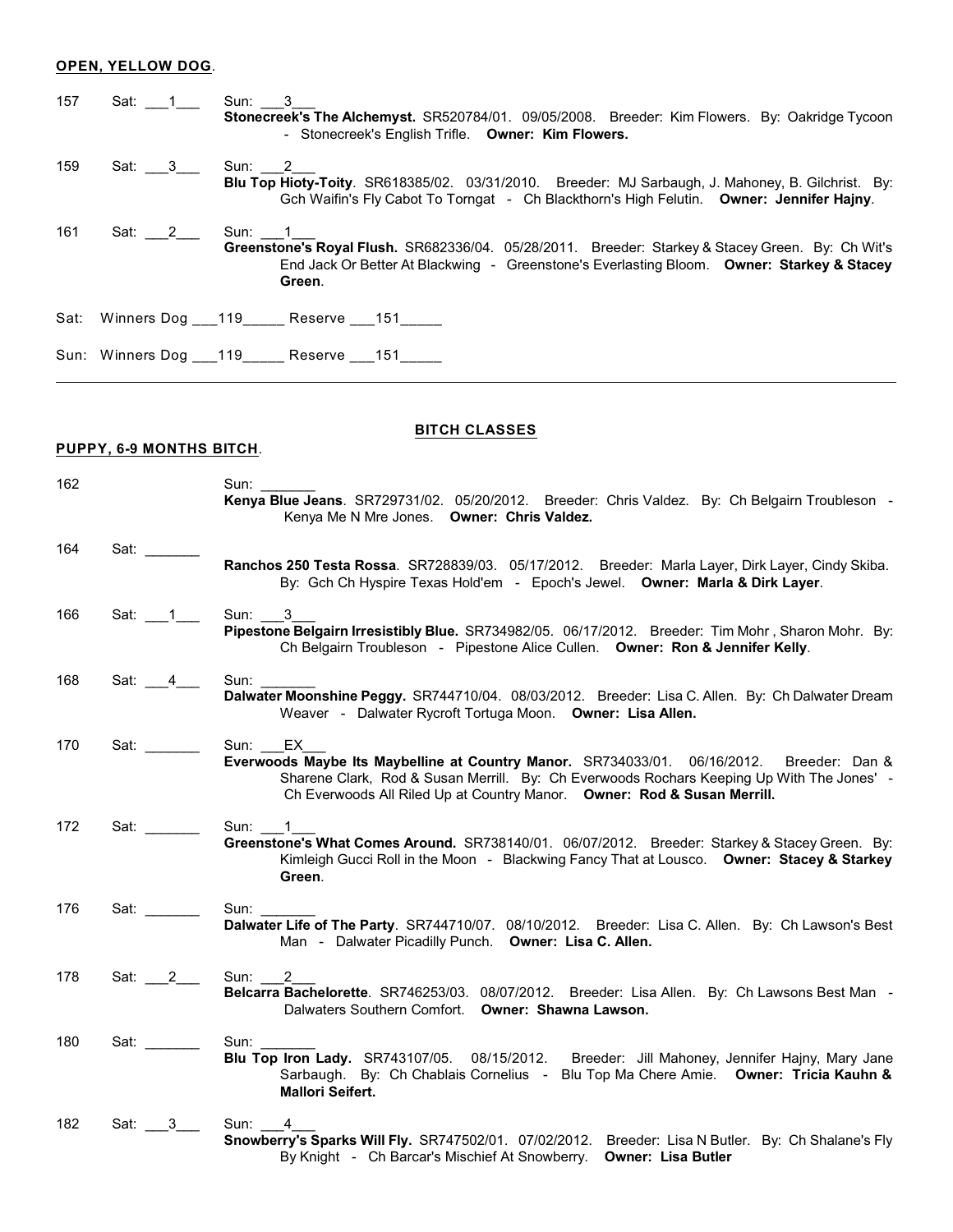## **PUPPY, 9-12 MOS BITCH.**

| 174 | Sat: 4                                                | 3<br>Sun:<br>Greenstone Secret Affair at Loretta. SR733975/02. 05/15/2012. Breeder: Stacey Green and Starkey<br>Green. By: Greenstone Royal Flush - Greenstone Time to Dance. Owner: Juan Carbonell &<br><b>Stacey Green.</b>                                     |
|-----|-------------------------------------------------------|-------------------------------------------------------------------------------------------------------------------------------------------------------------------------------------------------------------------------------------------------------------------|
| 184 |                                                       | Sun:<br>Ranchos 250 Testa Rossa. SR728839/03. 05/17/2012. Breeder: Marla Layer, Dirk Layer, Cindy Skiba.<br>By: Gch Ch Hyspire Texas Hold'em - Epoch's Jewel. Owner: Marla & Dirk Layer.                                                                          |
| 186 | Sat: $\_\_3$                                          | Sun:<br>2<br>Everwood's Classy Chassis. Sr730297/07. 04/30/2012. Breeder: Dawn Menchaca, Dan & Sharene Clark.<br>By: Ch Rochars Keeping up with the Jones' - Everwood's Eloquent Girl at Rushmore. Owner:<br>Dawn Menchaca & Dan & Sharene Clark.                 |
| 188 | Sat: 1                                                | Sun:<br>Summerlin Hot And Dangerous. SR723679/03. 03/26/2012. Breeder: Kristin Stefek. By: Gch Ch<br>Saddlehill's Late Knight Scramble - Gch Ch Summerlin's Charmed And Dangerous JH. Owner:<br>Kristin Stefek.                                                   |
| 190 | AB<br>Sat:                                            | Sun:<br>AB.<br>Summerland's Breath Of Heaven. SR731317/01. 04/20/2012. Breeder: Julia Bunker, Judy Doyle-Smith.<br>By: Gch Ch Big Sky's Heaven Scent From Trinity - Pomador's Economic Recovery Plan Of<br>Summerland. Owner: Julia Bunker.                       |
| 192 |                                                       | Sun:<br>AB.<br>Bruinbear Not Fade Away. SR728401/09. 04/09/2012. Breeder: Candy Templeton. By: Rockinoak Back<br>To The Future JH - Bruinbear Standing On The Moon JH. Owner: Candy Templeton.                                                                    |
| 194 | Sat: 2                                                | Sun:<br>4<br>Ms T's Char-Don Life's A Climb. SR718277/02.<br>03/07/2012.<br>Breeder: Terry McFadden, Janet<br>Schoonover. By: GCh Ch Gingerbred Celestial Thunder JH - Rochars Char-Don I Believe at Ms<br>T's. Owner: Terry McFadden & Janet Schoonover.         |
|     | <b>12-15 MONTHS BITCH.</b>                            |                                                                                                                                                                                                                                                                   |
| 196 | Sat: 2                                                | Sun:<br>Greenstone's Honeysuckle Vine. SR716412/02. 01/15/2012. Breeder: Starkey & Stacey Green. By: Ch.<br>Mtn Meadow Black Eye Affair - Ch. Greenstone's Everlasting Bloom. Owner: Stacey & Starkey<br>Green.                                                   |
| 198 | Sat: 3                                                | Sun:<br>AB<br>Saddlehill Sierra's Fashionably Late. SR720607/01. 01/30/2012. Breeder: Becky Petty, Susan Eberhardt.<br>By: Ch Rochars Keeping Up With The Jones' - Ch Saddlehill Petty Ima Little Late. Owner: Patti<br><b>Castellanos &amp; Susan Eberhardt.</b> |
| 200 | Sat: 1                                                | Sun:<br>2<br>Lawson Gossip Girl. SR710832/01. 01/07/2012. Breeder: Jason & Shawna Lawson. By: Ch Lobuff<br>Hollyridge Wizard Of Oz - Ch Lawsons Talk The Talk. Owner: Shawna & Jason Lawson.                                                                      |
|     | <b>15-18 MONTHS BITCH.</b>                            |                                                                                                                                                                                                                                                                   |
| 202 | Sat: $\frac{1}{\sqrt{1-\frac{1}{2}}\cdot\frac{1}{2}}$ | Sun:<br>Amberlane's Edge Of Glory. SR709627/01. 11/09/2011. Breeder: Gary Lane. By: Ch Nipntuck Hyspire<br>Unforgettable - Blackrivers In A Blaze Of Glory. Owner: Gary Lane.                                                                                     |
| 204 | Sat: $4$                                              | Sun:<br>4<br>Snowberrys Mischief Maker. SR704968/03. 10/29/2011. Breeder: Lisa Butler. By: Banbury Vincent<br>- Ch Barcar's Mischief At Snowberry. Owner: Lisa Butler.                                                                                            |
| 206 | Sat: $1$                                              | Sun: 2<br>Caerleons You Can't Hurry Love. SR700234/02. 10/06/2011. Breeder: Janet Peters & Ron Sauls. By:<br>Ch Wellybobs Jackson - Caerleons I'm Just A Girl. Owner: Janet Peters & Laura Fletcher,<br>Nancy Tanner.                                             |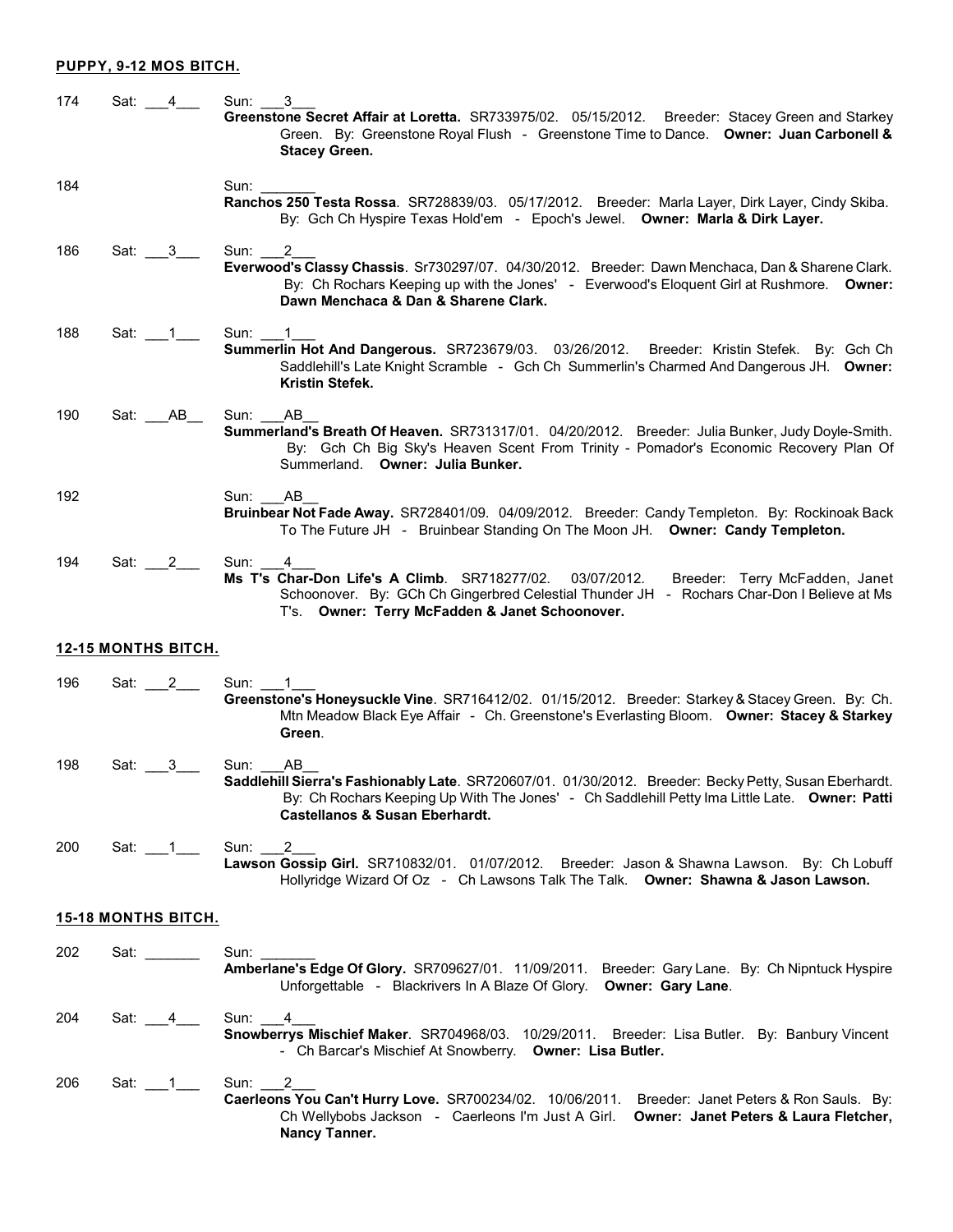| 208 | Sat: $3$                                                                                                                                                                                                                       | Sun:                                                                                                                                                                                                                             |
|-----|--------------------------------------------------------------------------------------------------------------------------------------------------------------------------------------------------------------------------------|----------------------------------------------------------------------------------------------------------------------------------------------------------------------------------------------------------------------------------|
|     |                                                                                                                                                                                                                                | Rycroft's Stormy Moon. SR699709/01. 09/30/2011.<br>Breeder: Dianne Mulikin. By: Chablais Stormy<br>Aftermath - Kenya's Blue Moon Over Rycroft. Owner: Dianne Mullikin.                                                           |
| 210 |                                                                                                                                                                                                                                | Sun: 3<br>Alibi's Here Comes The Boom. SR702626/01. 10/28/2011. Breeder: Kim Jacobson, Jeremiah Mendoza, Jean<br>Louis Blais. By: Rocheby's Royal Navy - Ch Chablais Peaches And Cream. Owner: Kim Jacobson                      |
|     |                                                                                                                                                                                                                                | & Jeremiah Mendoza.                                                                                                                                                                                                              |
| 212 | Sat: will be a set of the set of the set of the set of the set of the set of the set of the set of the set of the set of the set of the set of the set of the set of the set of the set of the set of the set of the set of th | Sun:<br>Coleriver's Good Vibrations, CGC. SR698444/01. 09/18/2011. Breeder: Denise Coler, Tania Clark. By:<br>Banbury Vincent - Gingerbred Cookie Jar Cash CD RN JH. Owner: Denise Coler & Tania Clark.                          |
| 214 | Sat: 2                                                                                                                                                                                                                         | Sun: 1<br>Summerlin Some Girls Do. SR703311/01. 10/31/2011.<br>Breeder: Kristin Stefek.<br>By: Gch Ch<br>Shadowbrook's McSteamy - Shahli HySpire Some Like It Hot JH. Owner: Kristin Stefek.                                     |
|     | <b>BRED-BY EXHIBITOR BITCH.</b>                                                                                                                                                                                                |                                                                                                                                                                                                                                  |
| 216 |                                                                                                                                                                                                                                | Drycreeks Cadillac Boogie. SR651457/06. 11/10/2010. Breeder: Laura Fletcher, Ryan Leveque. By:<br>Ch Raintree Slippery When Wet, JH - Pickle Creek Sureshot Mya. Owner: Laura Fletcher.                                          |
| 218 | Sat: will be a set of the set of the set of the set of the set of the set of the set of the set of the set of the set of the set of the set of the set of the set of the set of the set of the set of the set of the set of th | Sun:<br>3<br>Mainland's Pembroke Phinny. SR621425/01. 04/10/2010. Breeder: Nancy Clark, Shelah Frey. By: Gch<br>Ch Hyspire Texas Hold 'Em - Ch Mainland's Seasac Third Times A Charm. Owner: Shelah Frey.                        |
| 220 | Sat: ABD                                                                                                                                                                                                                       | AB<br>Sun:<br>Sweetwater's Drama Queen. SR646259/03. 10/02/2010. Breeder: Robin McBain, L. Tracy Paz, Marsha<br>Layhew. By: Ch Elhid's Average Joe - Sweetwater Full Circle. Owner: Robin C. McBain.                             |
| 222 | Sat: _______                                                                                                                                                                                                                   | Sun:<br>Coleriver's Special Request, CD RN CGC. SR317759/01. 12/20/2005. Breeder: Greg & Denise Coler.<br>By: Gch Ch SureShot HySpire Impressive - Gingerbred Cookie Jar Cash, CD, RN, JH. Owner:<br>Denise Coler & Tania Clark. |
| 224 | Sat: 3                                                                                                                                                                                                                         | Sun: 4<br>All In. FCMN8419-B. [MEX]. 03/16/2011. Breeder: Juan Carbonell. By: Hyspire Texas Hold'em -<br>Tabatha's Belquest Esteem. Owner: Juan Carbonell.                                                                       |
| 226 | Sat: 2                                                                                                                                                                                                                         | Sun:<br>2<br>Summerlin Dangerous On The Hips. SR723679/02. 03/26/2012. Breeder: Kristin Stefek. By: Gch Ch<br>Saddlehill's Late Knight Scramble - Gch Ch Summerlin's Charmed And Dangerous JH. Owner:<br>Kristin Stefek.         |
| 228 | Sat: 4                                                                                                                                                                                                                         | Sun: 1<br>Everwoods One Bad Apple. SR661572/01. 12/28/2010. Breeder: Dan & Sharene Clark, Trudy Rose. By:<br>Hollyridge Lobuff Taylor Made - Talimar's Tattle Tale. Owner: Dan & Sharene Clark.                                  |
| 230 | Sat: will be a set of the set of the set of the set of the set of the set of the set of the set of the set of the set of the set of the set of the set of the set of the set of the set of the set of the set of the set of th | Sun: $\_\_$<br>Lawsons Bombshell. SR667302/01. 02/05/2011. Breeder: Shawna Lawson. By: Ch Lawsons Rush In<br>- Lawsons Sophisticated. Owner: Shawna & Jason Lawson.                                                              |
| 232 | Sat: $AB_$                                                                                                                                                                                                                     | Sun: AB<br>Sweetwater's Drama Queen. SR646259/03. 10/02/2010. Breeder: Robin McBain, L. Tracy Paz, Marsha<br>Layhew. By: Ch Elhid's Average Joe - Sweetwater Full Circle. Owner: Robin C. McBain.                                |
|     | <b>AMERICAN BRED BITCH.</b>                                                                                                                                                                                                    |                                                                                                                                                                                                                                  |
| 234 |                                                                                                                                                                                                                                | Sun: 4<br>Sure Shot Drycreek Osie. SR651457/01. 11/10/2010. Breeder: Laura Fletcher, Ryan Leveque. By: Ch<br>Raintree Slippery When Wet, JH - Picklecreek Sure Shot Mya. Owner: Laura Fletcher & Debbie<br>Leveque.              |
| 236 | Sat: 4                                                                                                                                                                                                                         | Sun:<br>Nani-Loa's In The Nik Of Time. SR581541/07. 08/19/2009. Breeder: Meg & Skip Newton. By: Wynhill's<br>Owner: Meg & Skip Newton & Kim<br>Special Edition - Nani-Loa's Sentimental Journey.<br>Jacobson.                    |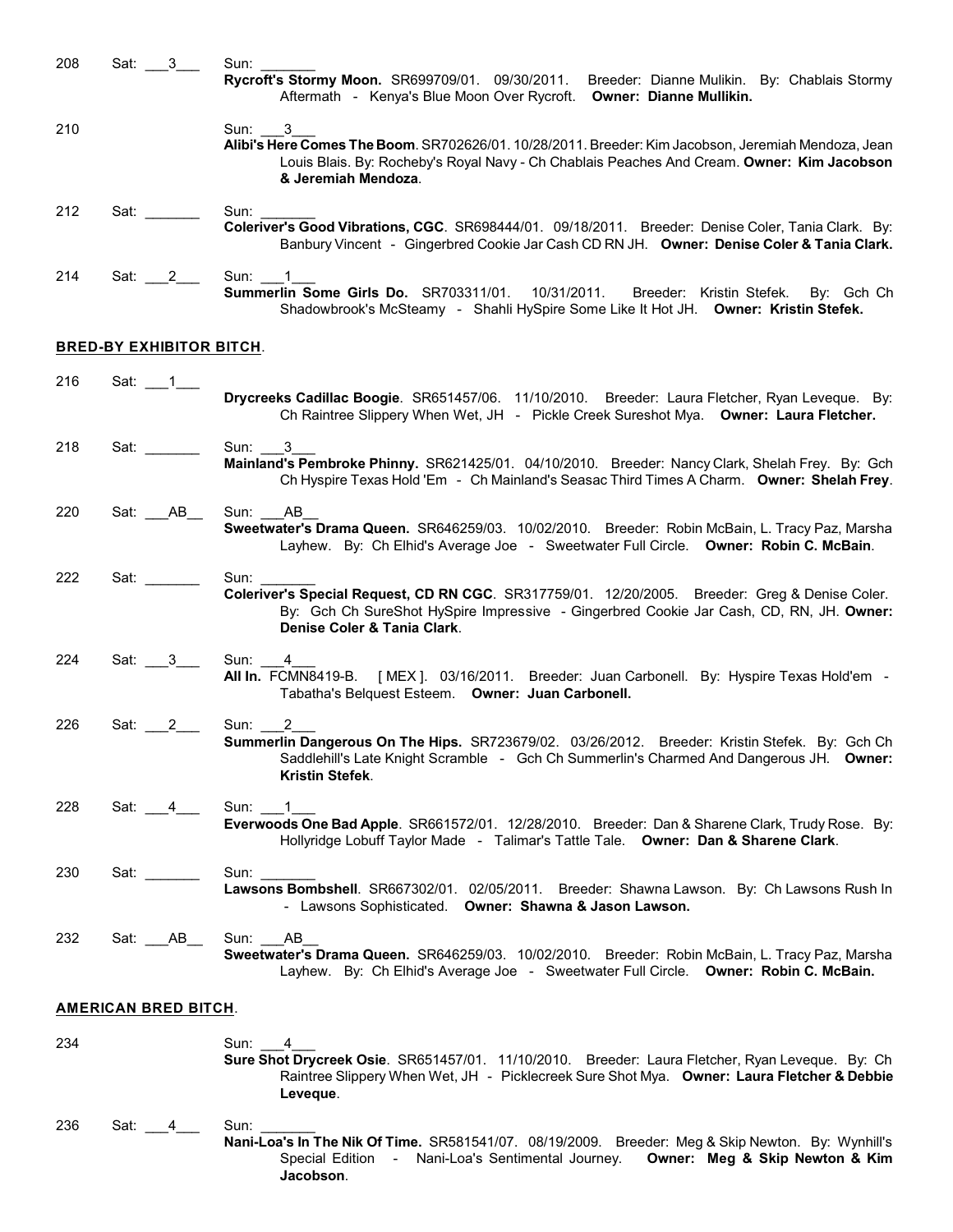| 238 |                                                                                                                                                                                                                                | Sun: $\_\_$<br>Wynmar's A Little Bitty While. SR591419/01. 09/26/2009. Breeder: Susan & Wayne Martin. By: Blue<br>Knight Extreme Justice - Wynmar's Aileana. Owner: Susan & Wayne Martin.                                                               |
|-----|--------------------------------------------------------------------------------------------------------------------------------------------------------------------------------------------------------------------------------|---------------------------------------------------------------------------------------------------------------------------------------------------------------------------------------------------------------------------------------------------------|
| 240 | Sat: will be a set of the set of the set of the set of the set of the set of the set of the set of the set of the set of the set of the set of the set of the set of the set of the set of the set of the set of the set of th | Sun: 3<br>Saddlehill Broyhill Pied Piper. Sr690143/03. 07/08/2011. Breeder: Barbara Nowak, Susan Eberhardt,<br>Robert Besser. By: Gch Ch Saddlehill Late Knight Scramble - Beshire Saddlebroyhill Legacy.<br>Owner: Marcus Prestwich & Barbara Nowak.   |
| 242 | Sat: $\frac{1}{\sqrt{1-\frac{1}{2}}\cdot\frac{1}{\sqrt{1-\frac{1}{2}}}}$                                                                                                                                                       | Sun:<br>Everwoods Limited Edition At Country Manor. SR671824/01. 01/29/2011. Breeder: Dan & Sharene<br>Clark, Rod & Susan Merrill.By: Hollyridge Lobuff Taylor Made - Everwoods Dot Com At Country<br>Manor. Owner: Rod & Susan Merrill.                |
| 244 | Sat: $\_\_1$                                                                                                                                                                                                                   | Sun: 2<br>Everwood's Samicita Bonita Mamacita. SR659619/01. 12/04/2010. Breeder: Dawn Menchaca, Dan &<br>Sharene Clark. By: Ch Rochars Keeping Up With The Jones - Everwood's Eloquent Girl At<br>Rushmore. Owner: Dawn Menchaca & Dan & Sharene Clark. |
| 246 | Sat: _______                                                                                                                                                                                                                   | Sun: $\_\_$<br>Sheilasann Sweet Molly Malone. SR639442/06. 08/04/2010. Breeder: Sheila Thornburgh. By: Ch<br>Everwoods Sly Dawg - Irish Eyes R Smiling. Owner: Sheila Thornburgh.                                                                       |
| 248 | Sat: 3                                                                                                                                                                                                                         | Sun:<br>Greenstone Mirage At Candylabs. SR682336/01. 05/28/2011. Breeder: Stacey & Starkey Green. By:<br>Ch Wit's End Jacks Or Better At Blackwing - Greenstone's Everlasting Bloom. Owner: Candice<br>Young & Stacey & Starkey Green.                  |
| 250 | Sat: $2$                                                                                                                                                                                                                       | Sun: 1<br>Lawsons How U Like Me Now. SR667302/02. 02/05/2011. Breeder: Shawna Lawson. By: Ch Lawsons<br>Rush In - Lawsons Sophisticated. Owner: Shawna & Jason Lawson.                                                                                  |
|     | <b>OPEN, BLACK BITCH</b>                                                                                                                                                                                                       |                                                                                                                                                                                                                                                         |
| 252 | Sat: ___3___                                                                                                                                                                                                                   | Sun: 2<br>Amethyst Twas The Night After. SR605371/02. 12/26/2009. Breeder: Karen Turner. By: Ch Larkspur's<br>Lothario - Bonaventrue's Amethyst Lady. Owner: Karen Turner.                                                                              |
| 254 | Sat: $\overline{\phantom{a}}$                                                                                                                                                                                                  | Sure Shot Drycreek Osie. SR651457/01. 11/10/2010. Breeder: Laura Fletcher, Ryan Leveque. By: Ch<br>Raintree Slippery When Wet, JH - Picklecreek Sure Shot Mya. Owner: Laura Fletcher & Debbie<br>Leveque.                                               |
| 256 | Sat: www.com                                                                                                                                                                                                                   | Sun:<br>Sounder's I Gotta Feeling, CGC. SR675934/03. 02/26/2011. Breeder: Jim Pierce, Janice Pierce. By:<br>Ch Sounder's Slate Of Cedarbrook - Sounder's Dara Blu. Owner: Cathy Banks.                                                                  |
| 258 |                                                                                                                                                                                                                                | Sun:<br>Blue Knight Perfect Storm. SR587090/01. 08/23/2009. Breeder: Dian & Daniel Welle. By: Blue Knight<br>Black Label - Blue Knight Storm Warning. Owner: Dian S & Daniel A Welle.                                                                   |
| 260 | Sat: AB                                                                                                                                                                                                                        | Sun: AB<br>Hollyridge Torrey Pines At Dreamtail. SR524108/04. 09/15/2008. Breeder: Julie Quigley-Smith, Lisa<br>Weiss. By: Ch Lobuff Hollyridge Wizard Of Oz - Ch Lobuffs Puffin At Hollyridge. Owner: Tracy<br>Paz & Julie Quigley-Smith.              |
| 262 |                                                                                                                                                                                                                                | Sun:<br>3<br>Nipntuck Wannabe Blonde at Snowberry. SR571230/02. 06/02/2009. Breeder: Rebecca Jack. By: Gch<br>Ch Julsby Hey Good Lookin' - Nipntuck Boot Scootin'. Owner: Lisa Butler.                                                                  |
| 264 | Sat: 4                                                                                                                                                                                                                         | Sun:<br>Caerleons One Of The Boys. SR660753/01. 01/11/2011. Breeder: Janet Peters, Ron Sauls. By: Ch<br>Nipntuck Hyspire Unforgettable - Talimar's Too Hot To Handle At Caerleon. Owner: Janet Peters<br>& Ronald Sauls.                                |
| 266 | Sat: _______                                                                                                                                                                                                                   | Sun:<br>Belgairn Leading Edge. SR531638/08. 10/19/2008. Breeder: Ronald & Jennifer Kelly. By: Ch Nipntuck<br>Hyspire Unforgettable - Ch Belgairn Shadowbrook Over The Edge. Owner: Vivian Poole & Tim<br>Murphy.                                        |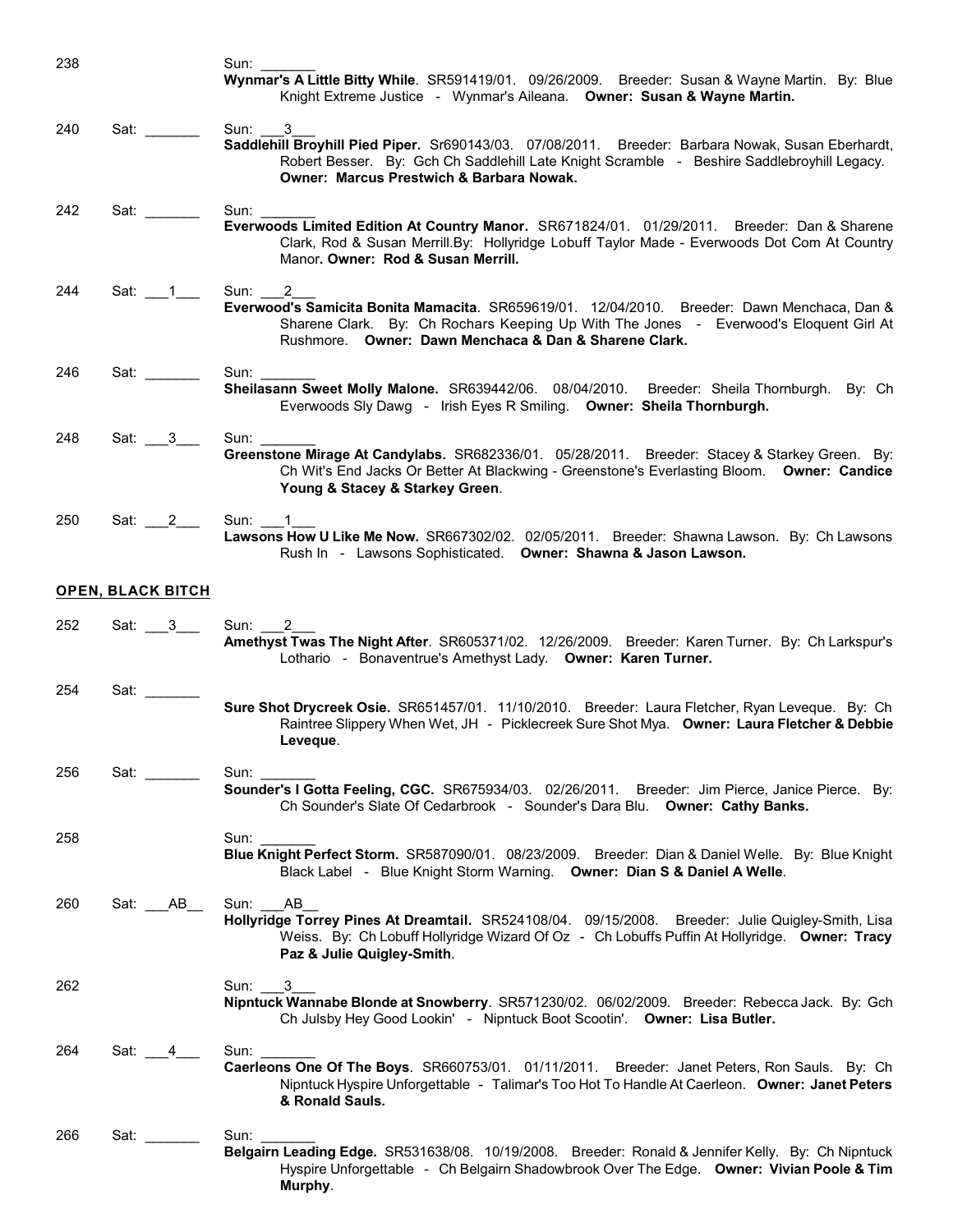| 268 | Sat: 2                        | Sun:<br>Falling Creek's Sutdy In Silouette. SR660579/02. 09/25/2011. Breeder: Ann & galen Estep. By: Gch Ch<br>Beechcroft's Study In Black - Falling Creek's Nia Rhiaron. Owner: Penny L. Higginbottom & Sterling<br>Hall. Agent: Ric Plaut. |
|-----|-------------------------------|----------------------------------------------------------------------------------------------------------------------------------------------------------------------------------------------------------------------------------------------|
| 270 | Sat: www.                     | Sun:<br>Dalwater Picadilly Punch. SR415508/06. 04/06/2007. Breeder: Lisa C. Allen, Robin McBain. By: Ch<br>SureShot's HySpire's Impressive - Dalwater's Bella Sera. Owner: Lisa Allen.                                                       |
| 272 | Sat: www.                     | Sun:<br>Saddlehill's Sweet Taste Of Sambuca. SR642260/02. 09/19/2010. Breeder: Susan Eberhardt, Lisa Kates.<br>By: Saddlehill King Of The Mountain - Saddlehill May B Too Much Bristol Cream. Owner: Cathy<br>Pavley & Lisa Kates.           |
| 274 | Sat: 1                        | Sun:<br>4<br>Little Miss Naomi Elvis of Buddy Hunter. FCMM9189. [MEX]. 03/14/2010. Breeder: Adriana Nannini.<br>By: Zuos Elvis Kim Amigo - Naomi Athena Zyban of Buddyhunter. Owner: Juan Carbonell &<br>Adriana Naninni.                    |
|     | <b>OPEN, CHOCOLATE BITCH.</b> |                                                                                                                                                                                                                                              |
| 276 | Sat: AB                       | Sun:<br>AB.<br>Snowberry's Coffee Bean. SR481038/01. 01/10/2008. Breeder: Lisa Benecke, Kim Jacobson. By: Baja<br>Weikenlin Moonking - Jessmor's Tiramisu For Two. Owner: Terry McFadden & Janet<br>Schoonover, Lisa Butler.                 |
| 278 | Sat: AB                       | Dreamweaver One In A Zillion. SR508276/07. 06/16/2008. Breeder: Ellen & John Massie, Ania Becker.<br>By: Ch Majestxwilcare Call Me Mr. Tibbs - Rockinoak Meant To Be, RE. Owner: Ellen Massie.                                               |
|     | <b>OPEN, YELLOW BITCH.</b>    |                                                                                                                                                                                                                                              |
| 280 | $4 \quad$<br>Sat:             | Sun:<br>2<br>Heartsong's Miss Elizabeth. SR686493/02. 05/23/2011. Breeder: Nancy Tanner, Laura Fletcher. By:<br>Gaetacreek Joyfulll Jasper - Heartsong's A Cappella. Owner: Michael R & Joy Panzer.                                          |
| 282 | Sat: 2                        | Sun:<br>4<br>Sun Country IL Mio Sole'. SR5729250/2. 07/12/2009. Breeder: Julie Brady, Jean Louis Blais, Madeline<br>Charset. By: Ch. ZINFNDEL BRIGHAM - Chablais Noelle Of Sun Country. Owner: Julie Brady.<br>Agent: Kristina Rock.         |
| 284 | Sat:<br>$_{-3}$               | Sun:<br>Crescendo Straight To The Heart. SR384166/01. 10/31/2006. Breeder: Barbara Lewis, Barbara Nowak.<br>By: Ch Lobuff Bobwhite At Chucklebrook - Crescendo Poetry In Motion. Owner: Barbara Lewis<br>& Barbara Nowak.                    |
| 286 | Sat: $\_\_1$                  | Sun: 3<br>Coleriver's She's Got It All, RN CGC. SR412780/01. 03/26/2007. Breeder: Denise Coler, Greg Coler.<br>By: Ch Talimar's Trendsetter - Gingerbred Cookie Jar Cash, CD, RN, JH. Owner: Denise Coler<br>& Tania Clark.                  |
|     |                               | Sat: Winners Bitch___244_____ Reserve___166_____                                                                                                                                                                                             |
|     |                               | Sun: Winners Bitch___188_____ Reserve___196_____                                                                                                                                                                                             |
|     | VETERAN, 7+ YRS DOG.          |                                                                                                                                                                                                                                              |
| 287 |                               | Sun: 1<br>Gch Ch Layney's Persuasive Storm. SR089131/12. 04/01/2003. Breeder: Helayne Zoota, Saudjee &<br>John Crook. By: Ch Weathertop El Nino - Belgairn Weathertop Persuasion. Owner: Helayne<br>Zoota.                                   |
| 289 | Sat: 1                        | 2<br>Sun:<br>Ch Julsby Hey Good Lookin'. SR157710/10. 03/21/2004. Breeder: Julie Eickholt Crabtree. By: Ch<br>Eickholt's Mojo O'Crosswind - Belquest On A Whim To Julsby. Owner: Lisa Butler.                                                |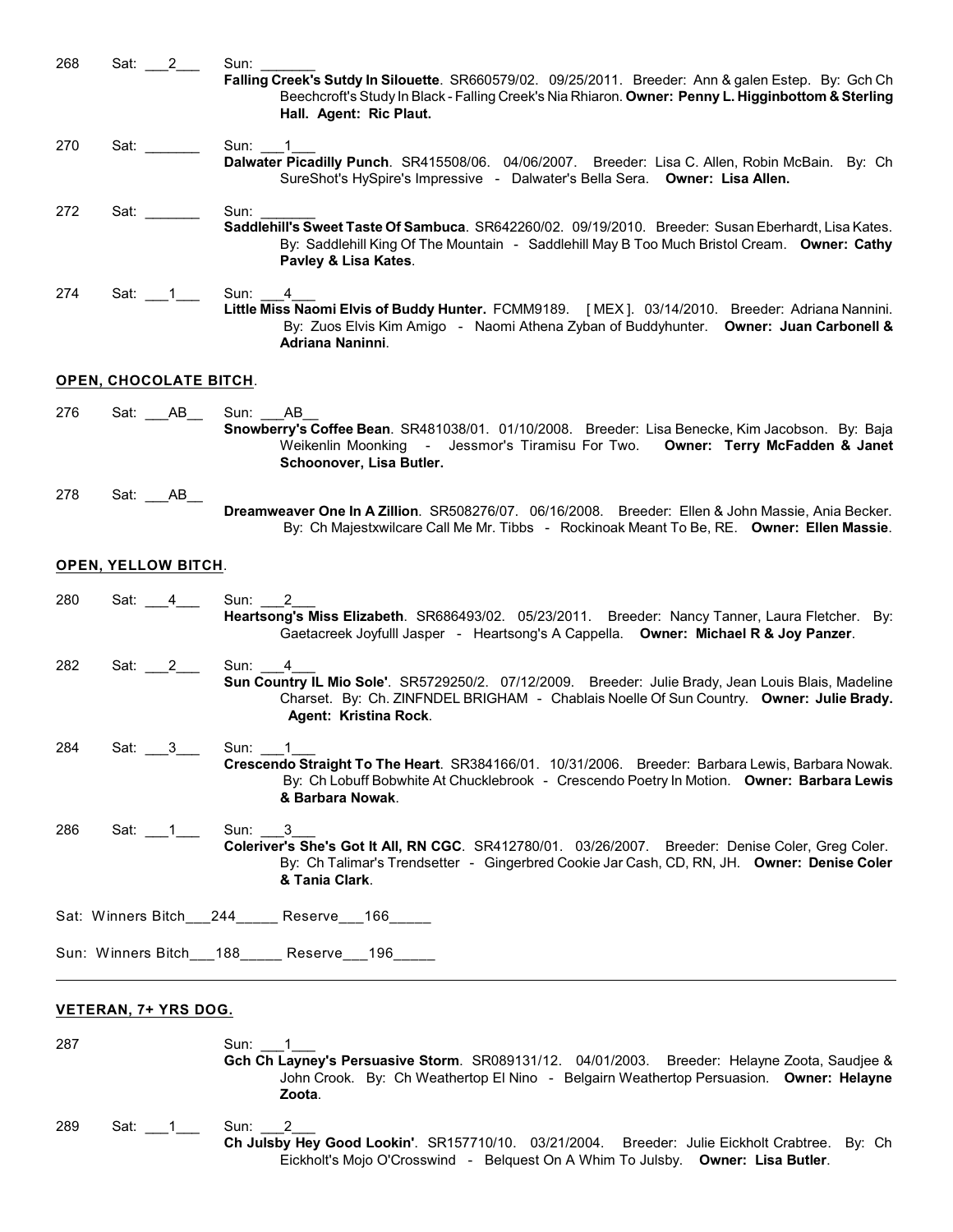291 Sun: 3

**Bentwood's Coal Miner**. SR331260/03. 02/17/2006. Breeder: Debra Thompson, Cindy Ellis. By: Ghoststone's Boomtown, JH - Spirithawk's Izabel O'Bentwood. **Owner: Richard & Virginia Winter**.

## **VETERAN, 7+ YRS BITCH.**

292 Sat: 1\_\_\_\_\_ Sun: \_\_AB\_

**Sierra's Tattle Taylor CGC**. SR296354/04. 09/28/2005. Breeder: Patti & Ruben Castellanos. By: Ch Everwood Walk In The Park - Ch Hollyhill's Tattle Tales. **Owner: Patti & Ruben Castellanos**.

## **HUNTING RETRIEVER DOG.**

293 Sat: 1\_\_\_1\_\_\_ Sun: 1\_\_1\_ **Heartsong's Tawn-Skis You Cant Stop The Beat JH.** SR614290/11. 02/15/2010. Breeder: Nancy Tanner, Tania Brodowski. By: Ch Sure Shot Hyspire Impressive - Heartsong's I Get Around. **Owner: Tania & Bryan Brodowski**.

### **HUNTING RETRIEVER BITCH.**

294 Sun: 1 **Spinney Point Sally Eastward JH.** SR664601/01. / / . Breeder: Cheryl Swift , Laura Witts. By: Ch Stonecreek's Timeless - Minefall's American Heiress. **Owner: Cheryl Swift**.

#### **BEST OF BREED.**

| 135 | Sat:      | Sun:                                                                                                                                                                                                                          |
|-----|-----------|-------------------------------------------------------------------------------------------------------------------------------------------------------------------------------------------------------------------------------|
|     |           | Belquest Trouble At Sterling. SR700894/02. 09/25/2011. Breeder: Vicky Creamer. By: Gch Ch<br>Gateway's Nothin' But Trouble - Ch Belquest Blonde Ambition. Dog. Owner: Penny L.<br>Higginbottom.                               |
| 295 | Sat: www. | Sun:<br>Ch Nani-Loa's Taking Charge. SR581541/02. 08/19/2009. Breeder: Meg & Skip Newton. By: Wynhill's<br>Special Edition - Nani-Loa's Sentimental Journey. Dog. Owner: Meg Newton & Sheryl Kale.                            |
| 296 | Sat:      | Sun:<br>Gch Ch Broyhill Naughty Knickers. SR628544/01. 05/04/2010. Breeder: Barbara Nowak, Kimberly<br>Nowak. By: Belgairn Troubleson - Ch Ghoststone Wonderful Me. Bitch. Owner: Barbara &<br>Kimberly Nowak & Kim Jacobson. |
| 300 |           | Sun: Sun<br>Gch Ch Sgf-2b Of Lab Space. SR539395/01. 05/24/2008. Breeder: Kang-Cheol Bae. By: Pem-1 Of Lab<br>Space - Heritage JP Royal Silk. Bitch. Owner: Rae-S Chang.                                                      |
| 301 |           | Sun:<br>Gch Ch Alibi's Talkin Smack CGC. SR510537/01. 06/09/2008. Breeder: Kim & Scott Jacobson. By: Ch<br>Wynhills Thunder Struck - Wymnars The Polar Express. Dog. Owner: Kim Jacobson &<br>Jeremiah Mendoza.               |
| 303 | Sat:      | Sun:<br>Gch Ch Quail Chase Broadway Joe Windfall. SR475715/08. 12/22/2007. Breeder: Duke & Tina<br>Donahue. By: Liberty's Broad Ridge - Dune Dancer's Windfall Margarita. Dog. Owner: Duke<br>& Tina Donahue.                 |
| 304 | Sat: www. | Sun:<br>Ch Greenstone's Special Blend. SR613645/02. 03/06/2010. Breeder: Starkey & Stacey Green. By:<br>Tequilab's Amadeus Air - Ch Bournhall's Mocha Latte At Puckett's. Bitch. Owner: Stacey &<br><b>Starkey Green.</b>     |
| 306 | Sat: www. | Sun:<br>Gch Ch Summerlin's Charmed And Dangerous, JH. SR459625/01. 11/07/2007. Breeder: Kristin Stefek.<br>By: Ch SureShot HySpire Impressive - Dutch Hollow Silver Charm. Bitch. Owner: Kristin<br>Stefek.                   |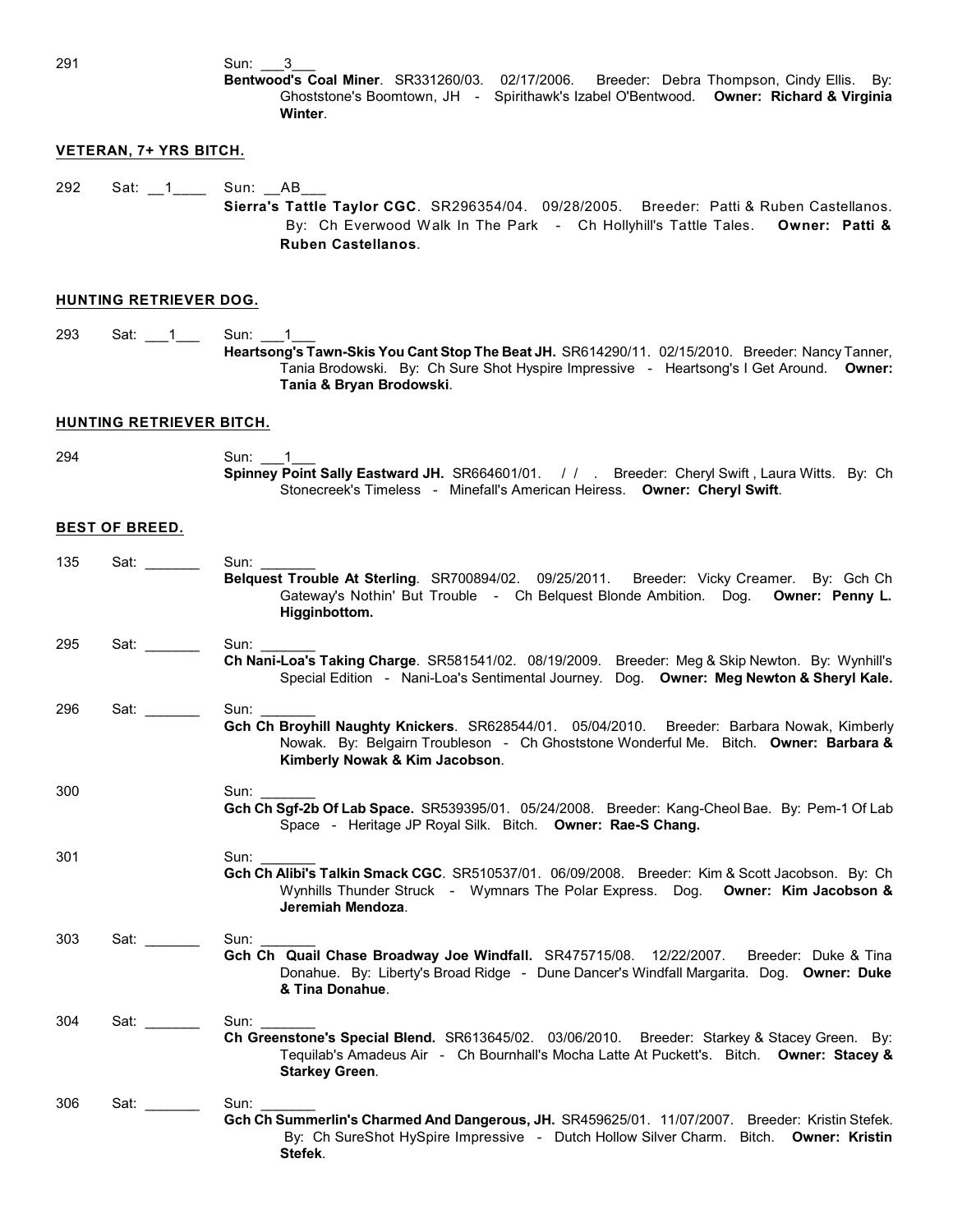| 307         | Sat: _______                                                                                                                                                                                                                   | Sun:                                                                                                                                                                                                                                                                                     |
|-------------|--------------------------------------------------------------------------------------------------------------------------------------------------------------------------------------------------------------------------------|------------------------------------------------------------------------------------------------------------------------------------------------------------------------------------------------------------------------------------------------------------------------------------------|
|             |                                                                                                                                                                                                                                | Ch Rochars Keeping Up With The Jones'. SR414424/01. 04/05/2007. Breeder: Rita Wagoner. By:<br>Sierrs's & Everwood I'm Packin - Ch Tallant & Rochar By The Bay. Dog. Owner: Dan &<br><b>Sharene Clark.</b>                                                                                |
| 308         | Sat: with the set of the set of the set of the set of the set of the set of the set of the set of the set of the set of the set of the set of the set of the set of the set of the set of the set of the set of the set of the | Sun:                                                                                                                                                                                                                                                                                     |
|             |                                                                                                                                                                                                                                | Ch Broyhill Hanky Panky. SR628544/02. 05/04/2010. Breeder: Barbara Nowak, Kimberly Nowak. By:<br>Ch Belgairn Troubleson - Ch Ghoststone Wonderful Me. Bitch. Owner: Barbara Nowak &<br>Kimberly Nowak.                                                                                   |
| SAT:        |                                                                                                                                                                                                                                | BEST OF BREED 304 BEST OF WINNERS 119 BOS 307 JAM 289, 296, 295                                                                                                                                                                                                                          |
|             |                                                                                                                                                                                                                                | BEST PUPPY_119_BOS PUPPY_166_BEST 12-18MO_206_BEST BRED-BY                     216                                                                                                                                                                                                       |
|             |                                                                                                                                                                                                                                | BESTVETERAN_289_BESTHUNTING RETRIEVER_293_SELECTDOG_303__SELECTBITCH 306                                                                                                                                                                                                                 |
| SUN:        |                                                                                                                                                                                                                                | BEST OF BREED 296 BEST OF WINNERS 188 BOS 301 JAM 304, 287, 300                                                                                                                                                                                                                          |
|             |                                                                                                                                                                                                                                | BEST PUPPY_188_BOS PUPPY_119_BEST 12-18MO_196_BEST BRED-BY_228__                                                                                                                                                                                                                         |
|             |                                                                                                                                                                                                                                | BESTVETERAN 287 BESTHUNTING RETRIEVER 293 SELECTDOG 295 SELECT BITCH 306                                                                                                                                                                                                                 |
|             | <b>BROOD BITCH.</b>                                                                                                                                                                                                            |                                                                                                                                                                                                                                                                                          |
| 306         | Sat: $\_\_1$                                                                                                                                                                                                                   | Sun: 1<br>Gch Ch Summerlin's Charmed And Dangerous, JH. SR459625/01. 11/07/2007. Breeder: Kristin Stefek.<br>By: Ch SureShot HySpire Impressive - Dutch Hollow Silver Charm. Owner: Kristin Stefek.                                                                                      |
|             |                                                                                                                                                                                                                                |                                                                                                                                                                                                                                                                                          |
| <b>OPEN</b> | <b>JUNIOR SHOWMANSHIP</b>                                                                                                                                                                                                      |                                                                                                                                                                                                                                                                                          |
| 309         | Sat: $-1$                                                                                                                                                                                                                      |                                                                                                                                                                                                                                                                                          |
|             |                                                                                                                                                                                                                                | Rycroft's Storm Ryder Over Seifert's. SR699709/02. 09/30/2011. Breeder: Dianne Mullikin.<br>By: Chablais Stormy Aftermath - Kenya's Blue Moon Over Rycroft. Labrador Retriever.<br>Owner: Tricia Kauhn & Dianne Mullikin. Jr. Handler: 93289948002.<br><b>MALLORI</b><br><b>SEIFERT.</b> |
| Sat:        |                                                                                                                                                                                                                                | Best Junior Handler ___309_____                                                                                                                                                                                                                                                          |
|             |                                                                                                                                                                                                                                | <b>OBEDIENCE TRIAL CLASSES</b>                                                                                                                                                                                                                                                           |
|             |                                                                                                                                                                                                                                | <b>OBEDIENCE NOVICE A CLASS</b>                                                                                                                                                                                                                                                          |
| 350         |                                                                                                                                                                                                                                | Sat: 188.5 Sun: AB<br>Sweetwater's Mo Baby Boomer BN CGC. SR528314/09. 09/25/2000.<br>Breeder: Robin McBain. By:<br>Kintra's Boomgrang - Sweetwatr Mo Cuishle. (Labrador. Dog). Owner: Susan & Richard Kuntz.                                                                            |
| 351         | Sat: NQ                                                                                                                                                                                                                        | Sun: NQ<br>Surfdogs Panda Bear Kina Nikol NA NAJ CGC. WS357658/04. 09/07/2010. Breeder: Mia Manfredi. By:<br>Ch Surfdogs Haole Boy - Kyessiline's Surfdogs Fresca. (Portuguese Water Dog. Bitch). Owner:<br><b>Wendy Parker</b>                                                          |
| 352         |                                                                                                                                                                                                                                | NQ.<br>Sun:<br>Axel. MA000738/01. 05/01/2007. Breeder: UNKNOWN. By: UNKNOWN - UNKNOWN. (All American.                                                                                                                                                                                    |

Dog). **Owner: Wendy Mack.**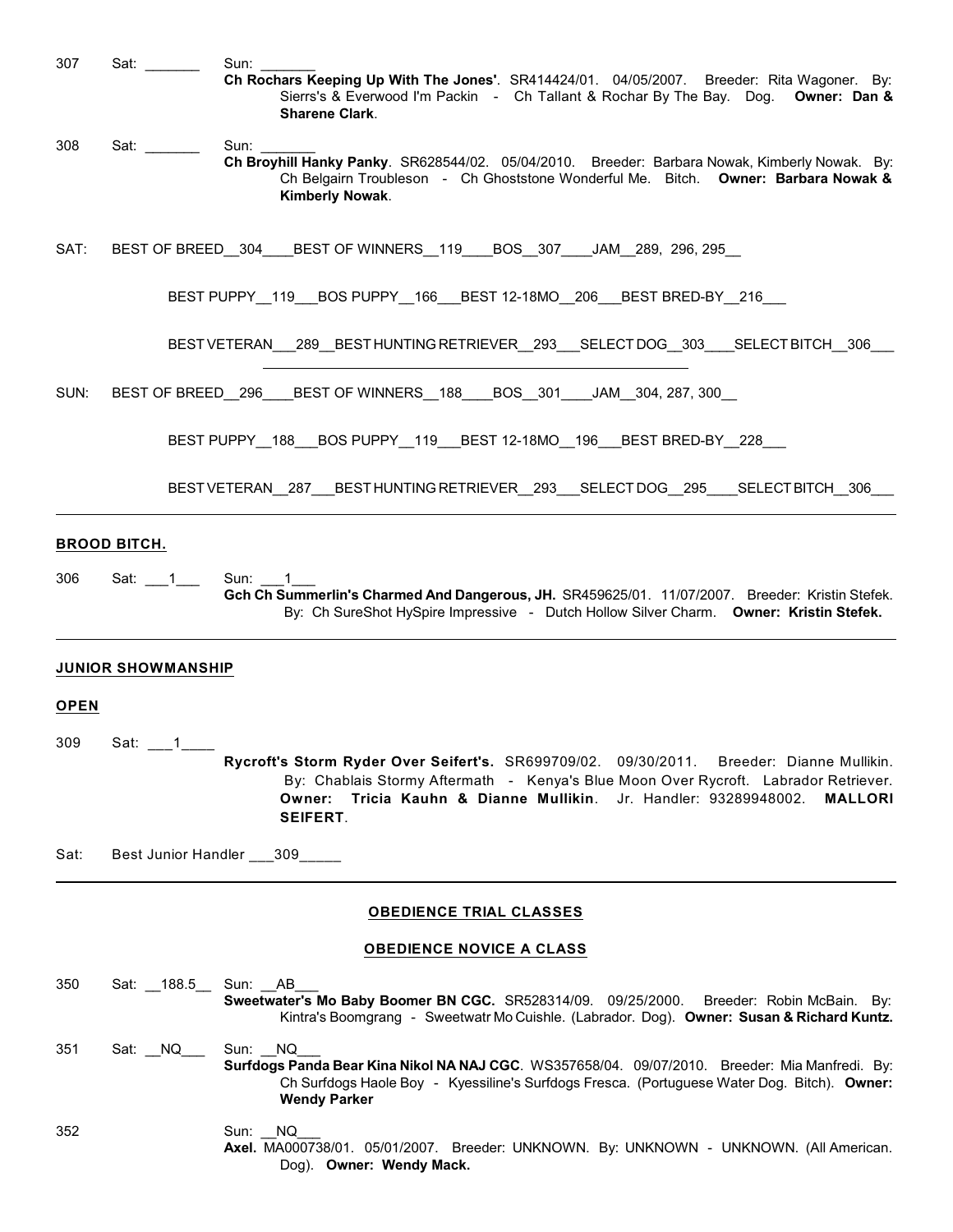# **OBEDIENCE NOVICE B CLASS**

| 353 |                       | Sun: 170<br>Duke. PAL256826. 03/14/2008. Breeder: Unknown. By: Unknown - Unknown. (Boxer. Dog). Owner:<br>Lydia Tucker Clark & Boaz Clark.                                                                                                                                                                                   |
|-----|-----------------------|------------------------------------------------------------------------------------------------------------------------------------------------------------------------------------------------------------------------------------------------------------------------------------------------------------------------------|
| 354 | Sat: EX               | Lana's Joey-Roo Le Roi BN RN. TR947597/02. 02/23/2010. Breeder: Lana Price. By: Ch Lana's Native<br>American - Shining Star's Love Me Tender. (Pomeranian. Dog). Owner: Sandra Harada.                                                                                                                                       |
| 355 |                       | Sun: NQ<br>Xenos Vom Adlercrest. WS354194/17. 10/06/2010. Breeder: Linda Calamia. By: Orson Vom Adlercrest<br>- Rubina Vom Adlercrest. (Doberman Pinscher. Dog). Owner: Kelly & Robb Hardin.                                                                                                                                 |
| 356 | Sat: NQ               | Xenos Vom Adlercrest. WS354194/17. 10/06/2010. Breeder: Linda Calamia. By: Orson Vom Adlercrest<br>- Rubina Vom Adlercrest. (Doberman Pinscher. Dog). Owner: Kelly & Robb Hardin. Agent:<br>Sandy Dinnsen.                                                                                                                   |
| 357 | Sat: 179____          | Sun: 173<br>Crescendo Duck & Cover CD RE JH CGC. SR251187/02. 03/26/2005. Breeder: Barbara Lewis, Barbara<br>Nowak. By: Ch HySpire Slim Shady - Broyhill Working Girl. (Labrador. Dog). Owner: Jill<br>Lyman.                                                                                                                |
| 358 | Sat: 173.5 Sun: 186.5 | Coleriver's Kodak Moment, CD RE CGC. SR317759/02. 12/20/2005. Breeder: Greg & Denise Coler. By:<br>Ch SureShot HySpire Impressive - Gingerbred Cookie Jar Cash, CD, JH. (Labrador. Dog).<br>Owner: Greg & Jill Coler.                                                                                                        |
| 359 |                       | Sun: 177.5<br>Smallstone Blue Jeans BN RA THD. HP217214/01. 05/01/2006. Breeder: Karen Martinez. By: Ch Just<br>Wright The Full Monty - Ch Smallstone Who Came First. (Beagle. Bitch). Owner: Jean Benelli.                                                                                                                  |
| 360 |                       | Sun: NQ<br>Orangewood's Mountain Spirit At Old Ranch TD. HP354288/03. 03/13/2009. Breeder: Deborah Adams,<br>Anthony Davies. By: Ch Oakhurst Mountain Maverick VCDI, CDX, RN, SC, TD - DC Orangewood's<br>Eleanor Rigby, RN, SC. (Rhodesian Ridgeback. Bitch). Owner: Maril Suess & Deborah Adams,<br><b>Anthony Davies.</b> |
| 361 |                       | Sun: 188<br>Clear Sky Blue Marigold CD. TR819467/01. 12/11/2008. Breeder: Susan Nikkel. By: Ch Charada Jason<br>Hunter - Clear Sky Texas Bluebonnet. (Papillon. Bitch). Owner: Susan Nikkel.                                                                                                                                 |
| 362 | Sat: NQ               | Sun: NQ<br>Tektite Du Dantero NF. DN244858/05. 02/24/2009. Breeder: Kadi Thingvall. By: Mattole Valley Evening<br>Echo - Jesse Vu Dandtero. (Labrador. Dog). Owner: Pete Hudson.                                                                                                                                             |
| 363 |                       | Sun: AB<br>Lakebound Gordon Bound4glory VCD1 GN RE TDX MX OAJ OAP AJP M. SR183929/03. 05/28/2004.<br>Breeder: Lynn Stahl. By: Ch MACH Prospect's Slam Dunk, UD, RE, MH, MXP9, MJP6, PAX2 -<br>MACHLakebounds New Year Addition, VCD2, MXF, TQX. (Labrador. Dog). Owner: Lynn K. Spears.                                      |
| 364 |                       | Sun: AB<br>Lakebound Bonita Mariposa, BN RA TDX OAP NJP. SR466628/07. 12/10/2007. Breeder: Lynn Stahl.<br>By: Ch Mach Prospect's Slam Dunk, UD - Mach Lakebounds New Year Addition. (Labrador.<br>Bitch). Owner: Lynn K. Spears.                                                                                             |
| 365 | Sat: _AB_             | Janalee's Steppin Up Shanty. DN208290/01. 01/19/2008. Breeder: Eric C Falconer. By: Jc Patriot's<br>Mikey Boy, VH - Von Falconer's Hanna. (Labrador. Bitch). Owner: Janalee & John Murphy.                                                                                                                                   |

# **OBEDIENCE OPEN A CLASS**

366 Sat: \_\_188\_\_\_ Sun: \_\_189\_\_\_

**Chocolate Chip Cody CD GN RAE.** SR223998/04. 12/09/2004. Breeder: Cheri Conway. By: Ch Thornwood's the Achiever - Thornwood's Command Performance. (Labrador. Dog). **Owner: Shiro Torquato**.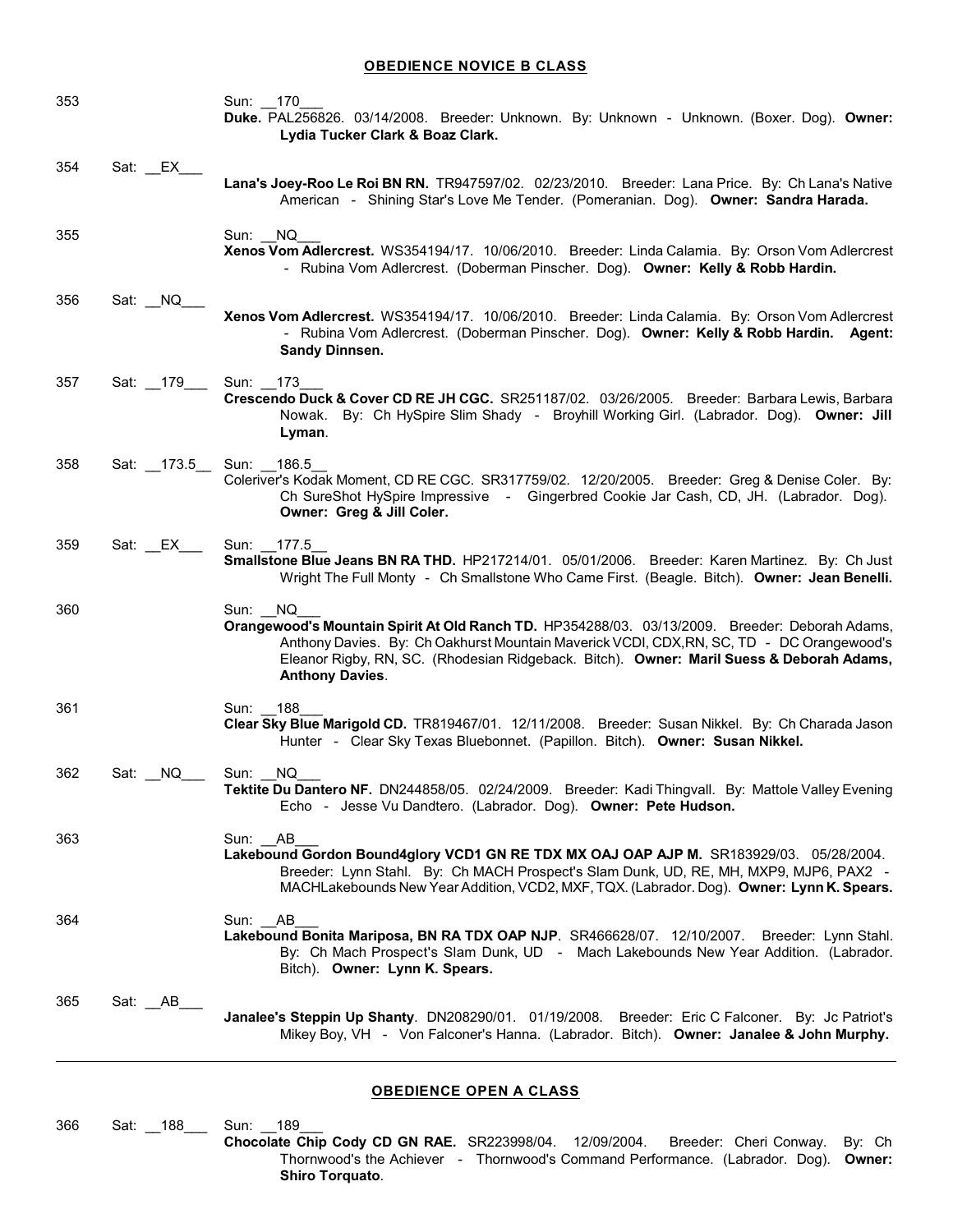| 367 | Sat: 189.5            | Barrister Barons Court Rake CD RN OA OAJ. SR579009/04. 05/19/2009.<br>Breeder: Sally & Sam<br>Rosenthal. By: Ch Barrister Majic Act - Ch Barrister Time Turner. (English Cocker Spaniel. Dog).<br>Owner: Le Ellen Kubow & Sally Rosenthal.                                                                  |
|-----|-----------------------|-------------------------------------------------------------------------------------------------------------------------------------------------------------------------------------------------------------------------------------------------------------------------------------------------------------|
| 368 | Sat: MQ               | Sun: NQ<br>Tumbleweed P&B Win'N Ticket Stub CD RA JE. RN137111/02. 12/15/2006. Breeder: Lisa Maze, Simon<br>Simaan. By: Ch Windward's Carlos Bandanna - Ch Skyline Four Gotcha, CD, RN, JE. (Border<br>Terrier. Bitch). Owner: Patricia Forsberg & Bonnie Gebhardt.                                         |
| 369 | Sat: 189.5 Sun: 193   | Cherryacre Starry Knight CDX. SR571165/04. 06/17/2009. Breeder: Terri & Gordon Micallef. By: Ch<br>Lor-Al's Got Our Power Play, CD, MH - Inselheim Cherryacre Allspice, JH. (Labrador. Dog).<br><b>Owner: Mary Elise Harris.</b>                                                                            |
| 370 | Sat: AB               | Sun: NQ<br>Oh Trouble Me TNT Wrecks CD RE. ILP159771. 06/21/2004. Breeder: Katrinka Rogers. By: Buddy of<br>Paraiso - Oh Mercy Me of TNT Terriers. (Parson Russell Terrier. Dog). Owner: Katrinka Rogers.                                                                                                   |
|     |                       | <b>OBEDIENCE OPEN B CLASS</b>                                                                                                                                                                                                                                                                               |
| 371 |                       | Sun: NQ<br>Hawes' Pepper CDX RE. SR447626/02. 08/29/2007. Breeder: Jane Kelso. By: Ch Caer Bren Super<br>Hero, MH - Black Twig. (Labrador. Bitch). Owner: Richard Hawes.                                                                                                                                    |
| 372 | Sat: 188.5            | Sun: NQ<br>Maverick Cowgirl Chic, CDX. HP128059/01. 09/23/2004.<br>Breeder: Rachel Amado, Henry Hez, I.<br>Kimmelman. By: Ch Merci Isle Light The Way - Merci Isle Maverick Bandana, JC. (Whippet.<br>Bitch). Owner: Rachel Amado & Henry Heil.                                                             |
| 373 | Sat: NQ               | Sun:<br>NQ.<br>High Times Soup To Nuts VCD2 UD GO AX. SR262489/06. 05/27/2005. Breeder: Bridget Carlsen. By:<br>Timberee At Monument Canyon - High Times Belvedere's Duck Soup. (Golden Retriever. Dog).<br>Owner: Toby & Steven Krause.                                                                    |
| 374 | Sat: NQ               | Sun: 198<br>Sporting Fields Summer Solstice CDX. DN286977/04. 06/20/2010. Breeder: Dionne Butt, Dan Black.<br>By: Sporting Field Coat Of Many Colors - Sporting Field's Chocolate O'kesch. (Border Collie. Dog).<br>Owner: Catherine Zinsky.                                                                |
| 375 | Sat: 196.5 Sun: 195.5 | Black Jacks Double Down UDX2 OM3 RE SH. SR352789/08. 06/19/2006. Breeder: Charles Sawyer.<br>By: Runnin' With The Devil, MH - Sawyers Lil' Molly Girl. (Labrador. Dog). Owner: Donna &<br>John Kurtz.                                                                                                       |
| 376 | Sat: NQ               | All-Starr's Crowdin' The Plate VCD2 TDX AX AXJ. SR583943/03. 09/13/2009.<br>Breeder: R. Michael<br>Sevier DVM, Barbara Sevier. By: Ch Honor's Gotta Play To Win, CDX RN OA - Ch MACH3<br>Easthill Broxden All-Star VCD1 RE MXS2 MJB2 XF. (Golden Retriever. Bitch). Owner: Sarah Ball<br>& Barbara Seivier. |
| 377 | Sat: NQ               | Ch OTCH Double Take's Flight Leader UDX5 OM9 VER RAE PT. WS097633/02. 08/20/2004. Breeder:<br>Lori A. & Wendell T. Hathaway. By: Ch Pepperhaur Practorian, CD - West Windy Double Take,<br>RN, AXJ. (Rottweiler. Dog). Owner: Jeremy Schuster.                                                              |
|     |                       | <b>OBEDIENCE UTILITY A CLASS</b>                                                                                                                                                                                                                                                                            |

| 378 |         | Sun: NQ<br>Hawes' Pepper CDX RE. SR447626/02. 08/29/2007. Breeder: Jane Kelso. By: Ch Caer Bren Super<br>Hero, MH - Black Twig. (Labrador. Bitch). Owner: Richard Hawes.                                                                     |
|-----|---------|----------------------------------------------------------------------------------------------------------------------------------------------------------------------------------------------------------------------------------------------|
| 379 | Sat: NQ | Sun: NQ<br>Maverick Cowgirl Chic, CDX. HP128059/01. 09/23/2004. Breeder: Rachel Amado, Henry Hez, I.<br>Kimmelman. By: Ch Merci Isle Light The Way - Merci Isle Maverick Bandana, JC. (Whippet.<br>Bitch). Owner: Rachel Amado & Henry Heil. |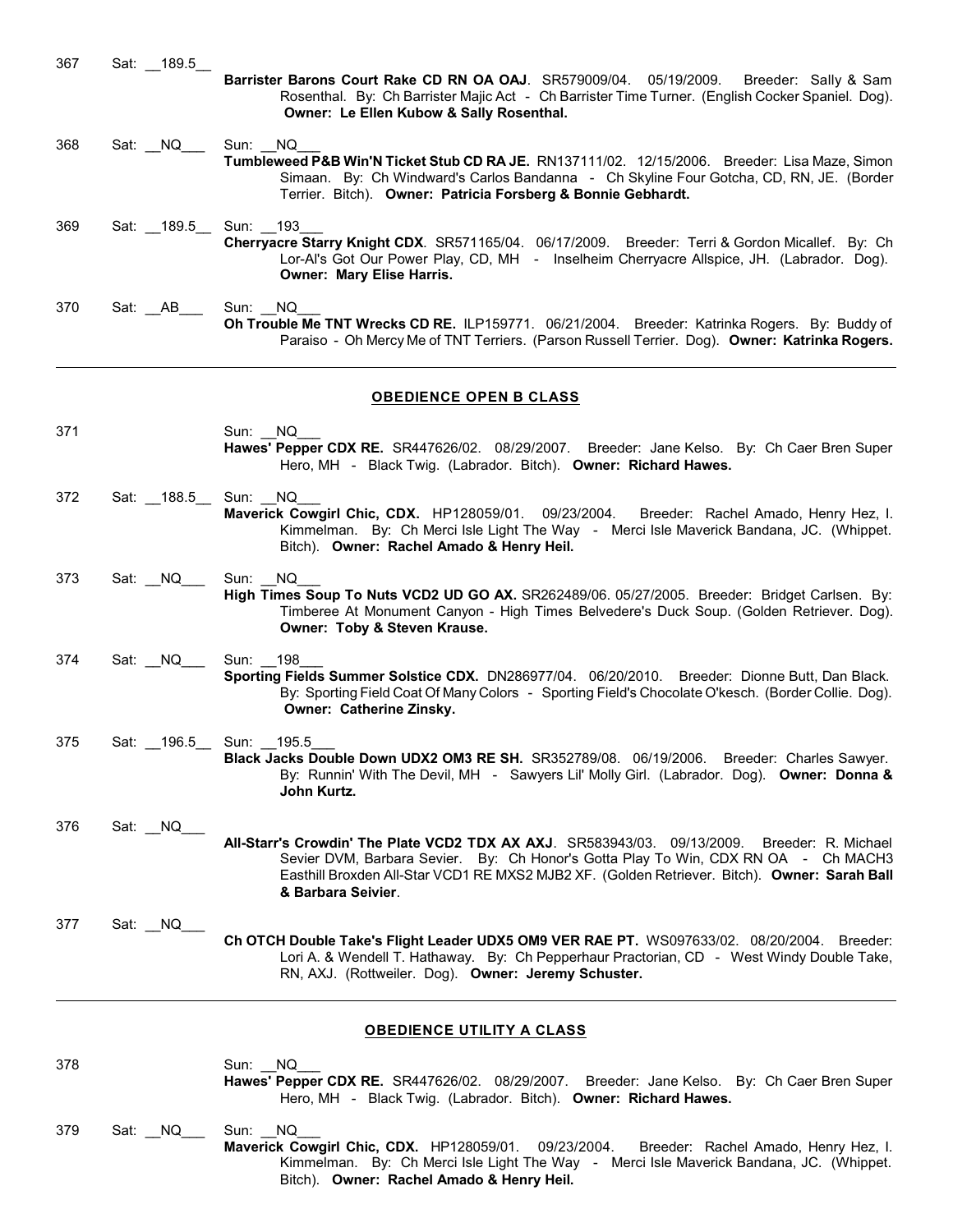| 380 | Sat: NQ    | NQ<br>Sun:<br>Amber-Tears Of The Sun Gods CDX RE OA OAJ XF. DN076458/02. 06/20/2004. Breeder: Joe Bierly.<br>By: Ike Des Deux Mandragores - Daneskjold Wundor. (Belgian Malinois. Bitch). Owner: Pete<br>Hudson.                                                                      |
|-----|------------|---------------------------------------------------------------------------------------------------------------------------------------------------------------------------------------------------------------------------------------------------------------------------------------|
| 381 | Sat: NQ    | NQ.<br>Sun:<br>Ch Barrister Smoke And Mirrors CDX RN NA NAJ. SR414691/04. 02/17/2007. Breeder: Sally Rosenthal.<br>By: Ch Brasswinds Ego Trip - Barrister Magical Me. (English Cocker Spaniel. Dog). Owner:<br>Linda & James O'Grady & Sally Rosenthal                                |
| 382 | Sat: NQ    | Sun: AB<br>Markflite Makin' An Impression, CDX, RE, JH. SR425638/02. 04/17/2007. Breeder: Margaret Stanard.<br>By: Ch SureShot Hyspire Impressive - Markflite Makin' Waves UD RE. (Labrador. Dog). Owner:<br><b>Margaret Stanard.</b>                                                 |
|     |            | <b>OBEDIENCE UTILITY B CLASS</b>                                                                                                                                                                                                                                                      |
| 383 | Sat: NQ    | Double Take's Cool Black Diamond CDX GN GO VER RE CA. WS307028/03. 06/21/2009. Breeder: Lori<br>A. & Wendall T. Hathaway. By: Ch OTCH Double Take's Flight Leader, UDX5, OM9, PT, VER, RAE<br>- Ch. Parisan's Kona of Ravenscrest, CD, RN. (Rottweiler. Dog). Owner: Jeremy Schuster. |
| 384 | Sat: NQ    | Sun: 197.5<br>Sporting Fields Summer Solstice CDX. DN286977/04. 06/20/2010. Breeder: Dionne Butt, Dan Black.<br>By: Sporting Field Coat Of Many Colors - Sporting Field's Chocolate O'kesch. (Border Collie. Dog).<br>Owner: Catherine Zinsky.                                        |
| 385 | Sat: NQ    | Sun: 196.5<br>Black Jacks Double Down UDX2 OM3 RE SH. SR352789/08. 06/19/2006.<br>Breeder: Charles Sawyer.<br>By: Runnin' With The Devil, MH - Sawyers Lil' Molly Girl. (Labrador. Dog). Owner: Donna &<br>John Kurtz.                                                                |
| 386 | Sat: 192   | Sun: 195.5<br>High Times Soup To Nuts VCD2 UD GO AX. SR262489/06. 05/27/2005. Breeder: Bridget Carlsen. By:<br>Timberee At Monument Canyon - High Times Belvedere's Duck Soup. (Golden Retriever. Dog).<br>Owner: Toby & Steven Krause.                                               |
| 387 | Sat: 190.5 | 0 VER RAE RT WOOD7000100                                                                                                                                                                                                                                                              |

## **Ch OTCH Double Take's Flight Leader UDX5 OM9 VER RAE PT.** WS097633/02. 08/20/2004. Breeder: Lori A. & Wendell T. Hathaway. By: Ch Pepperhaur Practorian, CD - West Windy Double Take, RN, AXJ. (Rottweiler. Dog). **Owner: Jeremy Schuster.**

# **OBEDIENCE BEGINNER NOVICE A CLASS**

388 Sat: 182 Sun: 189 Gch Ch Fieldancers Driving Miss Daisy, RN. SR122913/01. 02/20/2003. Breeder: Lucinda Fraser. By: Ch Parkburn Ryan, CD - Ch Fieldancers Abigail. (Flat-Coated Retriever. Bitch). **Owner: Elizabeth De Mars.** 389 Sat: \_\_192\_\_\_ **Ch Kate's Coppercreek Liberty Bell RN.** SR635483/03. 07/10/2013. Breeder: Katharine Clarke. By: Dalane's Rising Son - Kate's Iz A Dreamkeeper. (Golden Retriever. Bitch). **Owner: Jennifer Kipper.**

# **OBEDIENCE BEGINNER NOVICE B CLASS**

390 Sat: \_\_194\_\_\_ Sun: \_\_AB\_\_\_ **Xenos Vom Adlercrest.** WS354194/17. 10/06/2010. Breeder: Linda Calamia. By: Orson Vom Adlercrest - Rubina Vom Adlercrest. (Doberman Pinscher. Dog). **Owner: Kelly & Robb Hardin. Agent: Sandy Dinnsen.**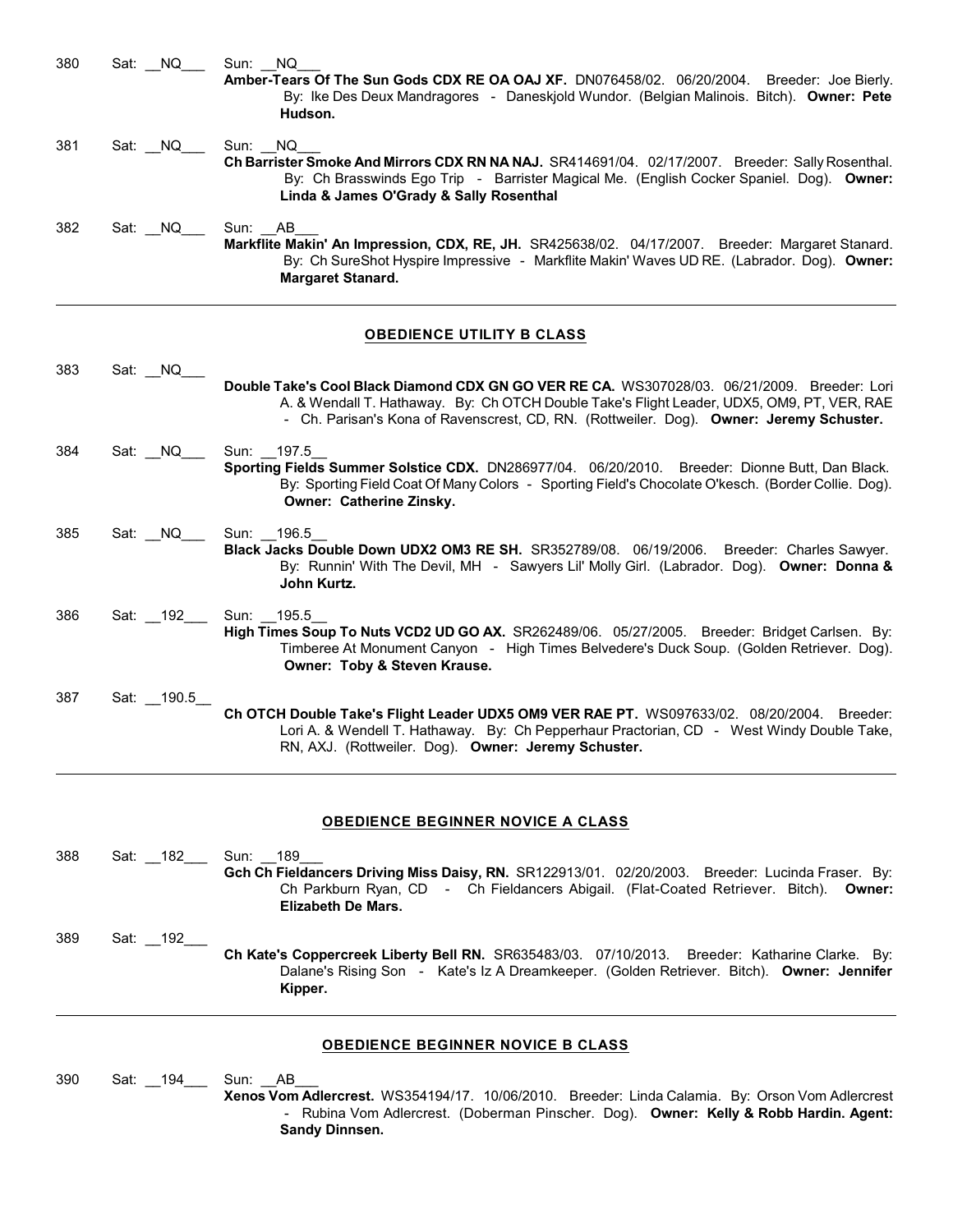#### **OBEDIENCE GRAD NOVICE CLASS**

| 392 |         | Sun: NQ<br>Belgairn Layney's Angels Among Us, CD BN RN. SR482274/05. 02/19/2010. Breeder: Jennifer & Ron<br>Kelly, Randy Johnson. By: Ch Belgaairn Whistle Stop Jack Sparrow - Ch Layney's Let Freedom<br>Soar. (Labrador. Bitch). Owner: Helayne Zoota.               |
|-----|---------|------------------------------------------------------------------------------------------------------------------------------------------------------------------------------------------------------------------------------------------------------------------------|
| 393 | Sat: NQ | Sun: 191<br>Valtish Cason Goes Rolling Along CD RN. DN207674/07. 01/26/2000. Breeder: Pat Pierce. By: Allta<br>Paradign Fargo - Valtish Looking For Love. (Shetland Sheepdog. Dog). Owner: Kelly Hardin.                                                               |
| 394 | Sat: NQ | Sun: 180.5<br>Tumbleweed P&B Win'N Ticket Stub CD RA JE. RN137111/02. 12/15/2006. Breeder: Lisa Maze, Simon<br>Simaan. By: Ch Windward's Carlos Bandanna - Ch Skyline Four Gotcha, CD, RN, JE. (Border<br>Terrier. Bitch). Owner: Patricia Forsberg & Bonnie Gebhardt. |

#### **RALLY COMPETITION**

Qualifying Score Required for All Trophies and Prizes in Regular Obedience Classes

|     |                      | <b>RALLY NOVICE A CLASS</b>                                                                                                                                                                               |
|-----|----------------------|-----------------------------------------------------------------------------------------------------------------------------------------------------------------------------------------------------------|
| 400 | Sat: 97 Sun: 95      | Miss Mollie Pink. SR549840/03. 02/13/2009. Breeder: Wendy Kaveney. By: Regal Harley Of Ranch Trail<br>- Essence Of Amy. (Labrador. Bitch). Owner: Louisa Golden.                                          |
| 401 | Sat: 84____ Sun: 86_ | Whimsical Farms Sweet Tinker Toy. SR518395/03. 08/10/2008. Breeder: Deborah Lee. By: Cherry<br>Oaks Kodiak - W. F. Sweet Lady Guevere. (Labrador. Bitch). Owner: Deborah Lee.                             |
| 402 | Sat: _92_            | Barkley The Wonder Dog. MA178726/01. 08/15/2007. Breeder: Unknown. By: Unknown - Unknown.<br>(All American. Dog). Owner: Kristin Clark.                                                                   |
| 403 | Sat: 93              | <b>Thornwood's Once And Future King. SR599881/01. 12/08/09. Breeder: Cheri &amp; Kevin Conway. By:</b><br>Thornwood's Above And Beyond II - Thornwood's No Equal. (Labrador. Dog). Owner: Daos<br>Boonma. |

## **RALLY NOVICE B CLASS**

| 404 | Sat: 88  |                                                                                                                                                                                                            |
|-----|----------|------------------------------------------------------------------------------------------------------------------------------------------------------------------------------------------------------------|
|     |          | Duke. PAL256826. 03/14/2008. Breeder: Unknown. By: Unknown - Unknown. (Boxer. Dog). Owner:<br>Lydia Tucker Clark & Boaz Clark.                                                                             |
| 405 | Sat: 82  | Sun: 89                                                                                                                                                                                                    |
|     |          | Xenos Vom Adlercrest. WS354194/17. 10/06/2010. Breeder: Linda Calamia. By: Orson Vom Adlercrest<br>- Rubina Vom Adlercrest. (Doberman Pinscher. Dog). Owner: Kelly & Robb Hardin. Agent:<br>Sandy Dinnsen. |
| 407 | Sat: 70_ |                                                                                                                                                                                                            |
|     |          | <b>Full Moon's Silver Wizard CGC.</b> PR079444/04. 04/01/2006. Breeder: Debbie Vachal. By: Baymeadow's                                                                                                     |
|     |          | Taylors Grand Concert, RN, CGC - Fullmoon's Mojave Silver. (Poodle. Dog). Owner: Henry<br><b>Beck &amp; Eileen Heneron.</b>                                                                                |
| 408 | Sat: 76  |                                                                                                                                                                                                            |
|     |          | Aluk's Northern Lights CGC. WS374035/02. 11/06/2010. Breeder: Mike Chilinski. By: Aluk's Black Bear<br>- Alexis of Aluk. (Malamute. Bitch). Owner: Susan Carnall.                                          |
|     |          |                                                                                                                                                                                                            |
|     |          | <b>DAIIV ANVANCEN A CLASS</b>                                                                                                                                                                              |

Jump Height 16"

#### **RALLY ADVANCED A CLASS**

410 Sat: 74\_\_\_ Sun: 93

**DaneKraafts Aragon's Gallant Ride**. WS352027/04. 07/23/2010. Breeder: Priyanka Deshmukh. By: Ch Valinor-Cheshire's For The Ride - Elan's Something Special Remroc. (Great Dane. Dog). **Owner: Joleen Schultz**.